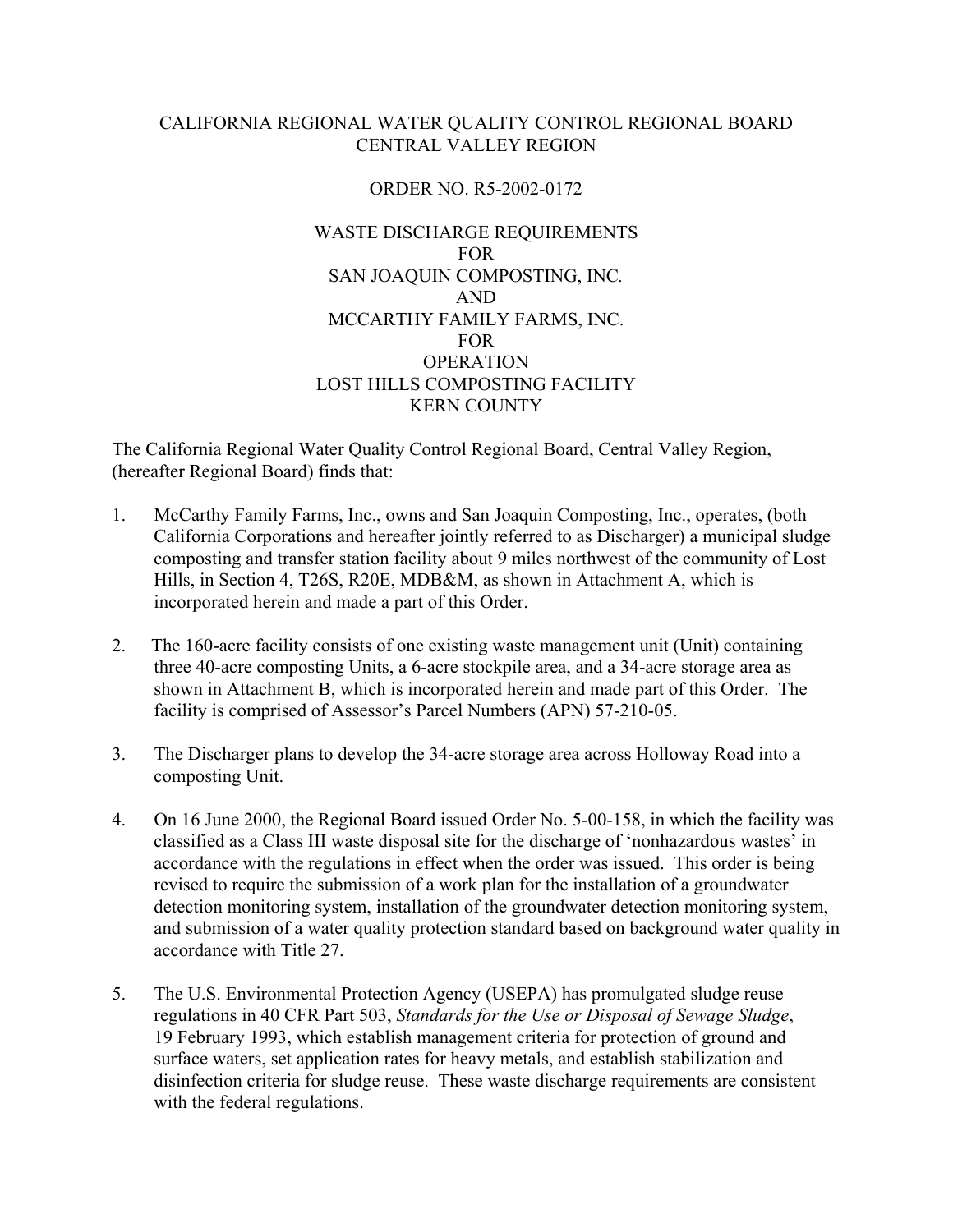- 6. The Regional Board is utilizing the standards contained in 40 CFR Part 503 as guidelines in establishing this Order, but the Regional Board is not the implementing agency for 40 CFR Part 503. The Discharger may have permitting, reporting, and other compliance responsibilities with the USEPA. Compliance with this Order does not necessarily constitute full or partial compliance with 40 CFR Part 503.
- 7. The Discharger produces finished compost materials suitable for a variety of uses, including lawns and home gardens in accordance with 40 CFR Part 503 regulations.
- 8. The finished compost product does not exceed the pollutant limits identified in 40 CFR Part 503.13(a)(3), satisfies Class A pathogen requirements as required in 40 CFR Part 503.32(a), and vector attraction reduction requirements, as defined in 40 CFR Part 503.33(a) (hereafter exceptional quality compost). Processed compost that does not meet the exceptional quality specifications is reprocessed.
- 9. According to 40 CFR Part 503, the exceptional quality compost can be sold or given away in bags, boxes, or a vehicle or trailer with a load capacity of one metric ton (1.1 tons) or less and it can be applied in bulk to agricultural land, forest, reclamation sites, lawns, and home gardens.
- 10. The Dischargers annual input capacity of composting feedstocks is 786,000 tons.
- 11. The Discharger owns and operates 20,000 acres of farmland in Kings County that are permitted for site specific, direct land application of biosolids. In wet winters the Discharger is unable to directly apply biosolids to farmland. In order to accommodate direct application of biosolids to farmland, the Discharger temporarily stores and transfers uncomposted biosolids at the composting facility.
- 12. Storage of uncomposted biosolids are currently segregated from the composting piles. Biosolids that have not undergone active composting and are intended for farm spreading are placed in nonaerated stockpiles or windrows. The stockpiles are placed between berms of greenwaste or other suitable material, to absorb any free liquids, as necessary for containment during wet weather.

# **SITE DESCRIPTION**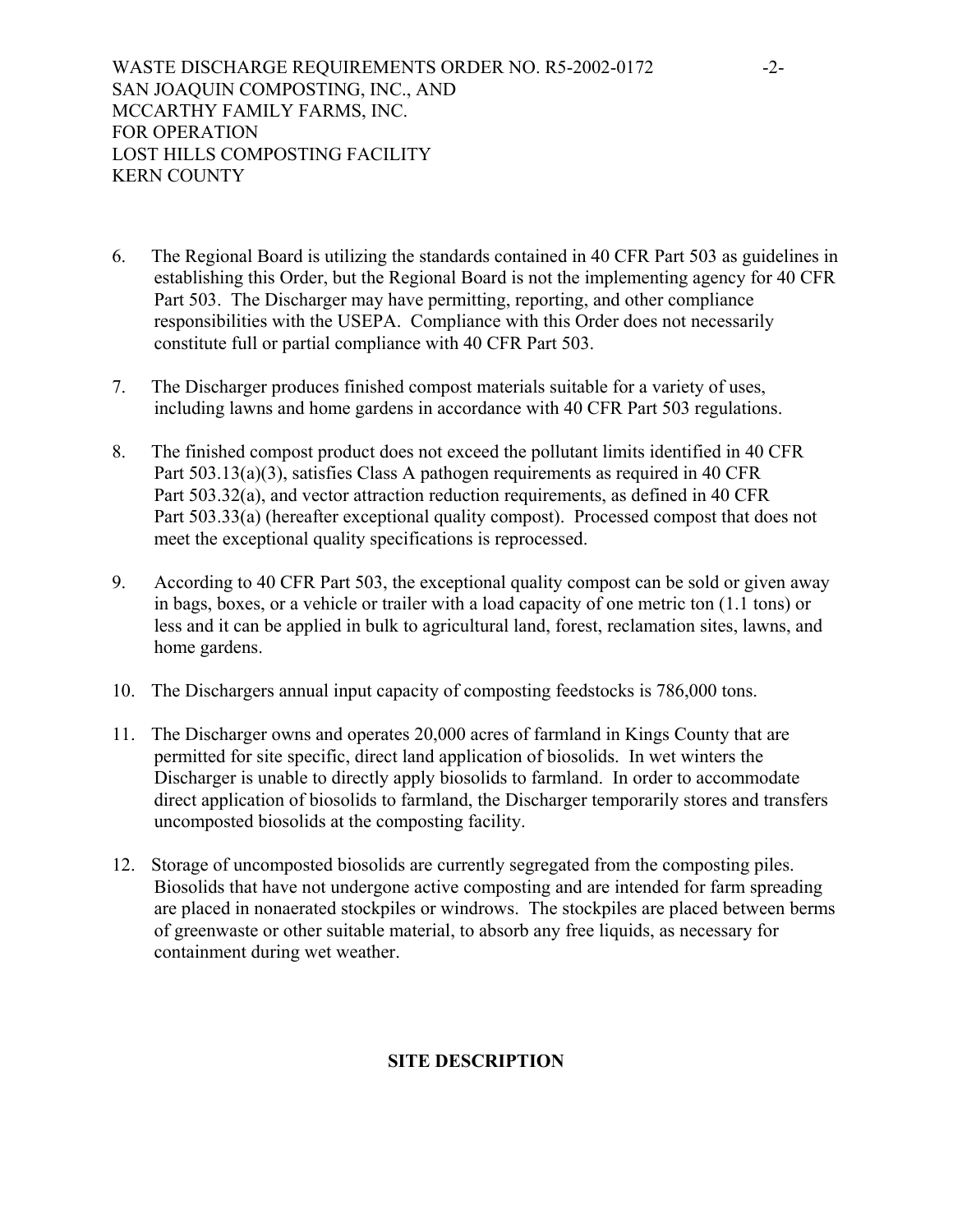- 13. The measured hydraulic conductivity of the native soils underlying the Unit range between 1.1 x  $10^{-4}$  and  $7.2$  x  $10^{-6}$  cm/sec at one to three-feet below ground surface, and between  $3 \times 10^{-6}$  and  $2 \times 10^{-6}$  cm/sec at 15-feet and 20-feet respectively below ground surface.
- 14. The top one-foot of the storage and treatment areas are compacted to 90 percent dry density to obtain a uniform hydraulic conductivity of 1 x  $10^{-6}$  cm/sec, and graded to within onetenth of one foot of grade to obtain a uniform working surface to inhibit vertical migration of wastes.
- 15. Native soils at the site to five (5) feet below ground surface are mildly alkaline ( $pH = 8.5$ ) which can inhibit the vertical movement of heavy metals.
- 16. The closest Holocene fault is the San Andreas approximately 15 miles to the southwest. Recorded magnitudes of seismic events along this fault range between 4.00 and 8.25 on the Richter scale.
- 17. Land within 1,000 feet of the facility is used for agriculture, mining, and grazing.
- 18. The facility receives an average of 5.4 inches of precipitation per year as measured at the Wasco Station. The mean pan evaporation is 79.8 inches per year as measured at the Wasco Station.
- 19. The 100-year, 24-hour precipitation event is estimated to be 2.33 inches, based on Department of Water Resources' bulletin entitled *Rainfall Depth-Duration-Frequency for California*, revised November 1982, updated August 1986.
- 20. The waste management facility is not within a 100-year flood plain based on the Federal Emergency Management Agency's (FEMA) Flood Insurance Rate Map, Community-Panel Number 060075-0050 B.
- 21. There are no municipal, domestic, industrial, or agricultural groundwater supply wells within a 1-mile radius of the site. No surface springs or other sources of groundwater supply have been observed.
- 22. Each Unit has a two-foot high, eight-foot wide earthen berm around its perimeter and a lined surface impoundment. The berms prevent lateral movement of fluids, run-on and run-off of stormwater, and the surface impoundment collects rainfall runoff from the Unit.
- 23. The Discharger conducts annual soil testing. The sampling is performed at 15 random locations between and beneath the compost windrows. A discrete soil sample is collected at approximately six-inches below ground surface. The soil samples are analyzed for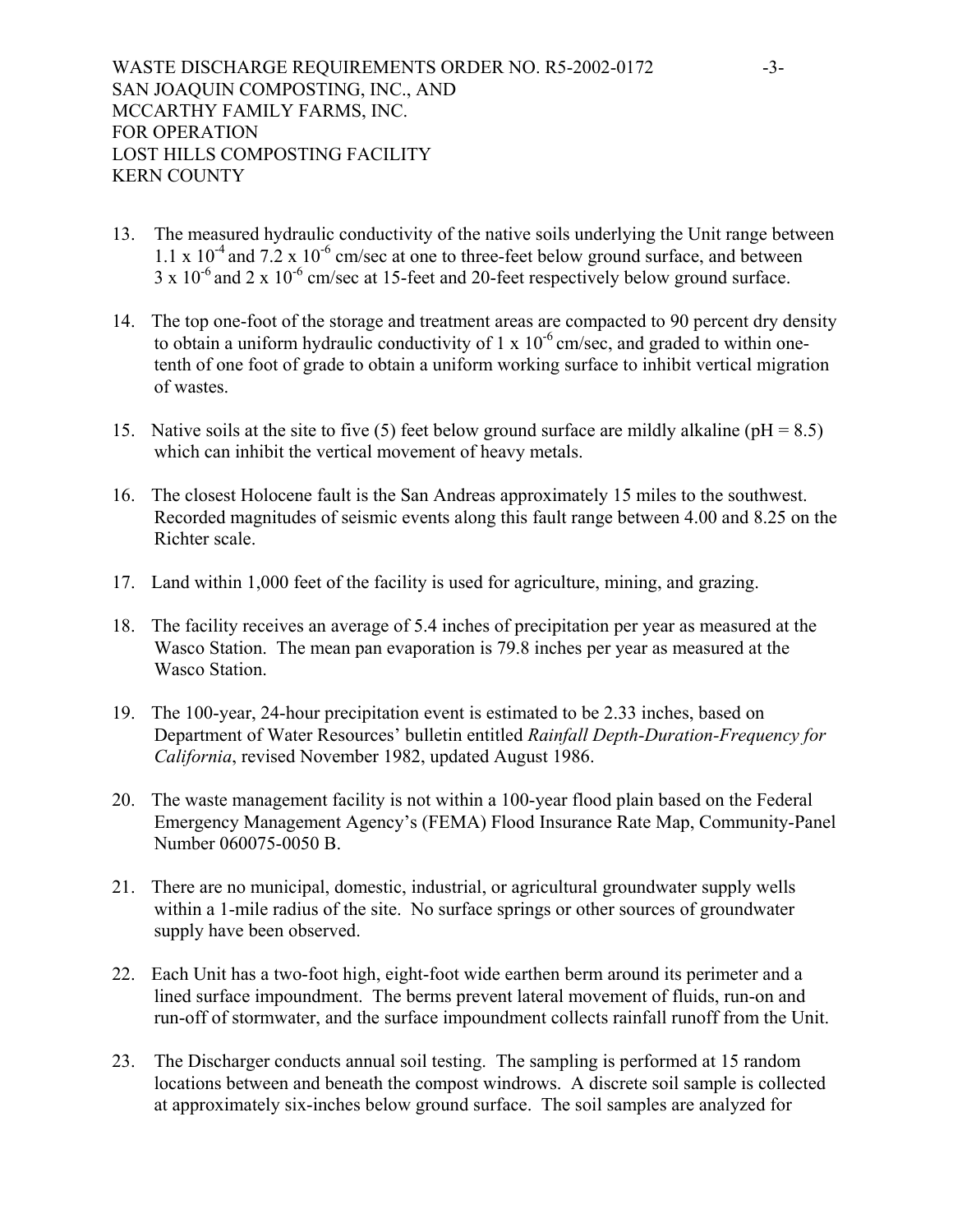moisture content, pH, and total concentrations of priority pollutant metals, as defined by Title 22, California Code of Regulations (CCR), §66261.24. The results are compared with results of background sampling and analyzes prior to construction. Annual soil profile monitoring reports submitted from December 1990 to July 2001 indicate that soil samples taken at multiple locations and depths beneath the composting area show no increase in metals concentrations.

- 24. On-site lysimeters installed in the vadose zone beneath the composting, stockpile, and surface impoundment areas were abandoned in 1996 because it was determined that the lysimeters were ineffective in obtaining samples from the dry soils.
- 25. Three lined surface impoundment ponds collect stormwater run-off from the compost windrows and storage areas. Elevated levels of arsenic (concentration non-detect to 44µg/l) and lead (concentration non-detect to 35µg/l) were noted in liquid wastes from the impoundments. Concentrations of arsenic and lead in the liquid waste samples collected from the surface impoundments are lower than the designated levels derived from average background groundwater monitoring data for these two constituents (See Finding No. 41).

#### **COMPOSTING METHODS**

- 26. Sludge processed at the facility originates at the City of Los Angeles' Hyperion Treatment Plant, Fresno WWTF, Pismo Beach WWTF, and other wastewater treatment facilities regulated by orders adopted by various Regional Boards. The sludge is tested by the generator prior to shipping to the facility. Only sludge that meets the requirements for nonhazardous sludge specified in Title 22, Division 4.5, Chapter 11, Article 3, California Code of Regulations (CCR), is accepted. Sludge that cannot be proven as meeting these requirements and standards is not accepted.
- 27. Raw composting materials are delivered by truck. The sludge is mixed on-site with bulking agents consisting of agricultural byproducts (manure, cotton stalks, etc.), yard residues (grass clippings, leaves, etc.), and organic liquids (residuals from animal and food processing facilities). The sludge-to-bulking agent ratio is approximately 1:1, but can vary depending on the anticipated end use of the product.
- 28. The compost mixture is placed in windrows (waste piles) and mechanically aerated at specified intervals. Each windrow is treated at a minimum of  $55^{\circ}$ C for a period of 15 consecutive days. During the high temperature period, the windrow is turned and aerated at least five (5) times. The composting period generally requires 30 to 60 days to complete. The composting operation is consistent with the windrow composting method prescribed in 40 CFR Part 503, Appendix B, Section 1.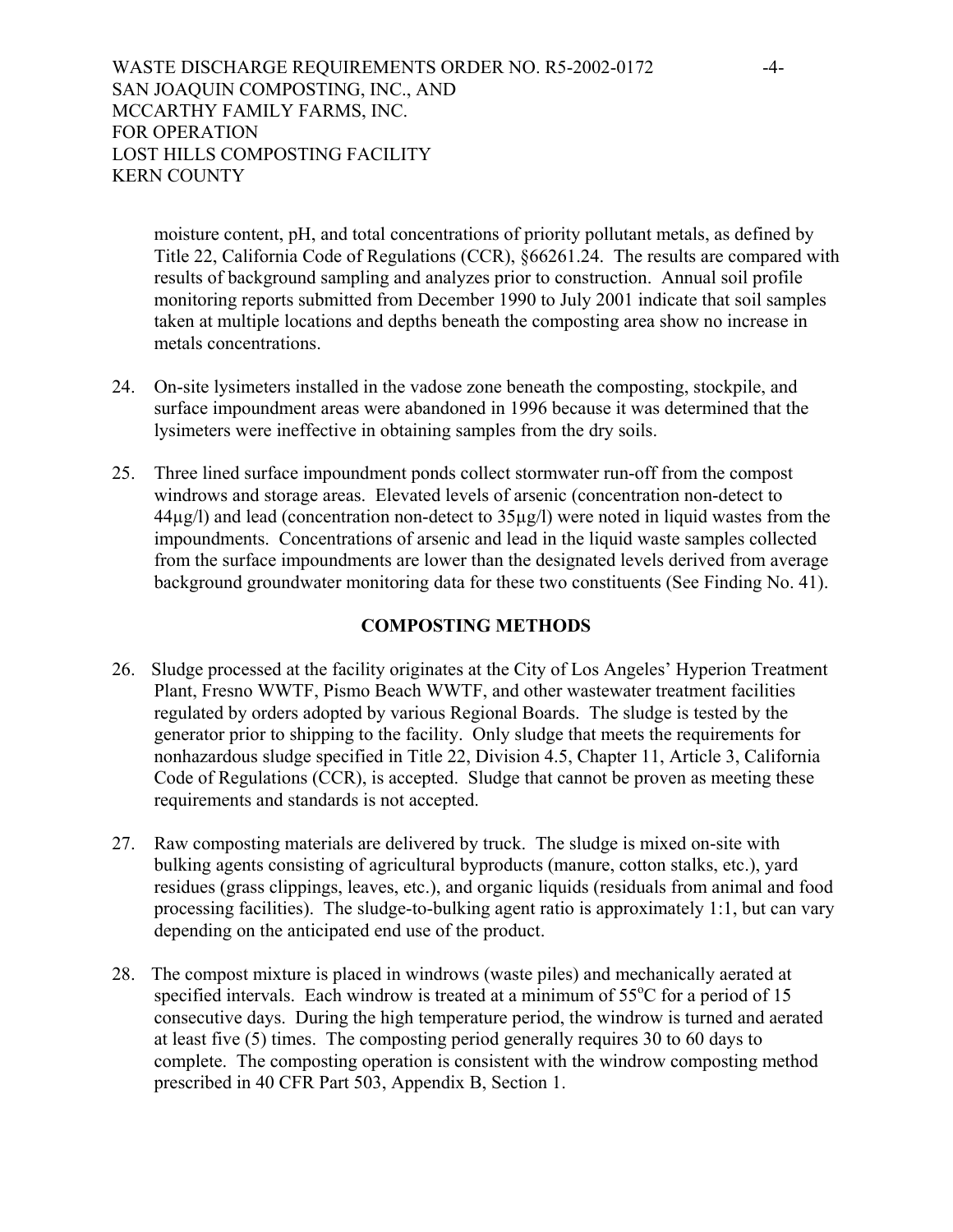29. The Discharger also employs an alternative composting method called the static aerated pile composting method, which is also prescribed in 40 CFR Part 503, Appendix B, Section 1. Using the static aerated pile composting method, the temperature of the compost mixture is maintained at  $55<sup>0</sup>C$  or higher for three days. Organic liquids are not used as a material feedstock for static aerated pile composting.

#### **WASTE AND SITE CLASSIFICATION**

- 30. The wastes consisting of sludges, agricultural byproducts, yard residues, and organic liquids are decomposable residuals from municipal wastewater treatment facilities, agricultural, commercial, and residential sources, that through composting are intended for recycling for use as a soil amendment. These wastes are classified as 'nonhazardous solid wastes' that are defined in §20164 of Title 27. Biosolids with metal concentrations above hazardous levels as determined by Title 22, CCR, Priority Pollutant Metals, that receive a Department of Toxic Substance Control variance from management as a hazardous waste, must be managed as a designated waste in accordance with Title 27.
- 31. The site characteristics where the Unit is located for the storage and treatment of waste piles, meets the siting criteria for a Class III Unit contained in §20260(b), (c), and (d) of Title 27. Additional site and construction criteria make the site suitable as a Class II waste pile for the storage and treatment of designated wastes in accordance with §20250 of Title 27. These additional criteria include: a substantial thickness of underlying native geologic material with a hydraulic conductivity of 1.1 x  $10^{-4}$  and 7.2 x  $10^{-6}$  cm/sec (see Finding No. 13); the top one-foot of native soils recompacted to a hydraulic conductivity of  $1 \times 10^{-6}$  cm/sec to prevent vertical movement of fluids (see Finding No. 14); depth to groundwater (see Finding No. 38); background quality of groundwater (see Finding Nos. 39 and 41); annual precipitation (see Finding No. 18); flooding (see Finding Nos. 19 and 20); and ground rupture (see Finding No. 16). These characteristics meet the containment criteria for a Class II Unit in accordance with §20250 of Title 27. The site is suitable for the storage and treatment of waste piles for composting as described herein.
- 32. As a soil amendment, the waste piles after composting are exempt from §20005, et seq. of Title 27, providing best management practices are established for their use pursuant to §20090(f) of Title 27.
- 33. Composting operations may produce liquid residual wastes, such as leachate, precipitation that has come in contact with composting material, and escaped or fugitive raw material and compost. The liquid residual wastes are collected in lined surface impoundments (see Finding No. 25) and recycled by placing them on the waste piles for moisture control. The discharge rate of liquid residual waste from composting operations is unknown. Proper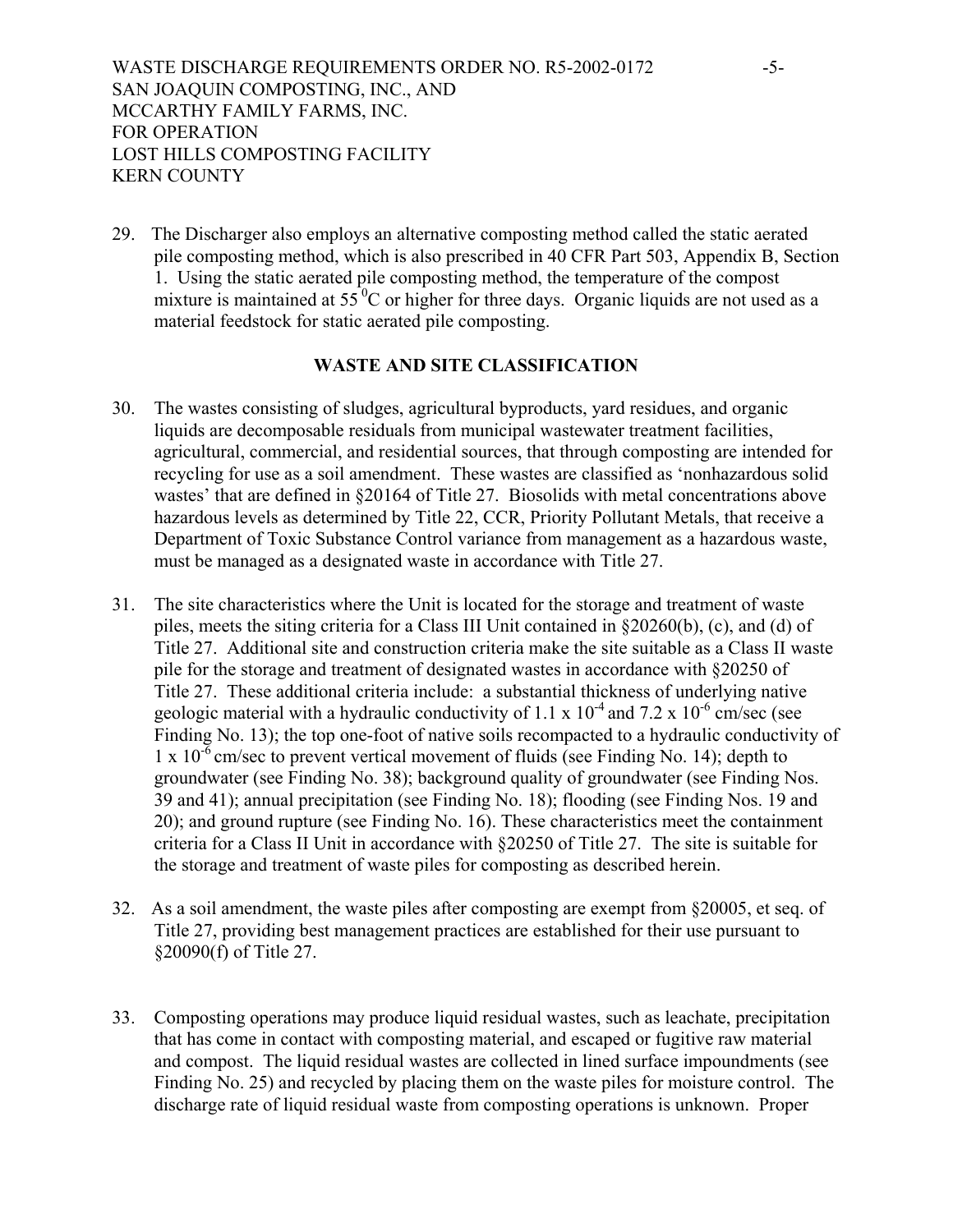construction and management of the recycling operation and climatic conditions should minimize the generation of liquid residual wastes. Classification of the liquid residual waste is based upon the parent material, which is classified as nonhazardous solid waste, using the criteria set forth in Title 27. As such, the residual waste presents a lower risk to water quality than indicated by its classification in accordance with  $\S 20200(a)(1)$  of Title 27.

34. The liquid residual waste discharged to the surface impoundments contains arsenic and lead at lower concentrations than average background groundwater concentrations (See Finding No. 25). Classification of the liquid residual waste is based upon the parent material (See Finding No. 33) and background groundwater quality. Due to climatic conditions, little liquid residual wastes are expected. Further, based on the hydraulic conductivity of the native soils, depth and quality of the groundwater, and recycling of residual waste fluids to the waste piles, the liquid residual waste is classified as nonhazardous liquid waste suitable for discharge to a Class III surface impoundment.

#### **SURFACE AND GROUND WATER CONDITIONS**

- 35. The *Water Quality Control Plan for the Tulare Lake Basin, Second Edition* (hereafter Basin Plan) designates beneficial uses, establishes water quality objectives, and contains implementation plans and policies for all waters of the Basin. This Order implements the Basin Plan.
- 36. Surface drainage is toward the California Aqueduct, about 1.75 miles to the northeast, and to the Kern River Channel in the Tulare Lake Basin, about five miles east of the aqueduct, in the Antelope Plain Hydrologic Area (558.60) of the Tulare Lake Hydrologic Basin.
- 37. The composting facility is on the floor of the Antelope Plain in the southern San Joaquin Valley. The designated beneficial uses of the intermittent streams (which flow east into the Tulare Lake Basin), as specified in the Basin Plan, are agricultural supply; industrial service and process supply; water contact and non-contact water recreation; warm fresh water habitat; preservation of rare, threatened, and endangered species; and groundwater recharge.
- 38. The first encountered groundwater is unconfined at about 90 feet below the native ground surface. Groundwater elevation is about 335 feet MSL.
- 39. Results of sampling from an on-site groundwater well indicates that the groundwater has an electrical conductivity of 4,200 micromhos/cm and a total dissolved solids concentration of 3,660 mg/l. This exceeds the California and the Federal Drinking Water Standards for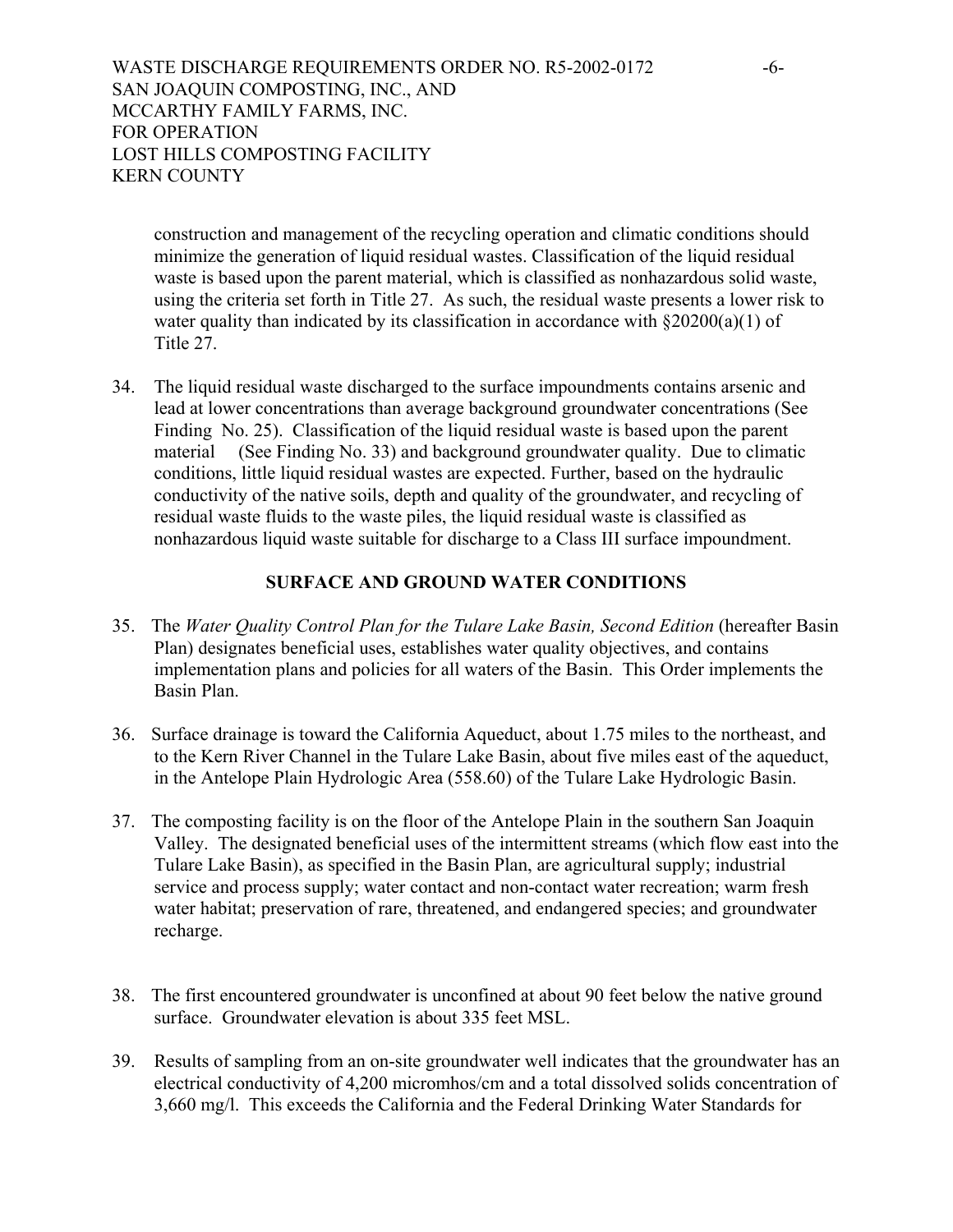Secondary Maximum Contaminant Level (MCL) of 500 mg/l for Total Dissolved Solids.

- 40. The above groundwater information was measured at the time of site construction, along with the measurement of the background soil profile for Title 22 metals (see Finding No. 23).
- 41. Results of groundwater sampling from groundwater monitoring wells at the adjacent Terra Alba mine, the nearby Holloway Gypsum facility, and the Lost Hills landfill, contains the following concentrations of constituents in the regional groundwater:

| <b>CONSTITUENT</b>            | <b>CONCENTRATION</b>        | <b>CALIFORNIA AND FEDERAL</b>   |  |
|-------------------------------|-----------------------------|---------------------------------|--|
|                               | Range                       | DRINKING WATER STANDARD For     |  |
|                               |                             | Maximum Contaminant Level (MCL) |  |
| <b>Total Dissolved Solids</b> | 3,699 to 7,460 mg/l         | $500 \text{ mg/l}$              |  |
| Chloride                      | 211 to 11,000 mg/l          | $250 \text{ mg/l}$              |  |
| Sulfate                       | 1,500 to 2,710 mg/l         | $250 \text{ mg/l}$              |  |
| Nitrate                       | 1.8 to 598 mg/l             | 45 mg/l <sup>2</sup>            |  |
| Arsenic                       | 1.8 to 104 $\mu$ g/l        | $\mu$ g/l <sup>2</sup><br>50    |  |
| Chromium                      | 15 to $610 \mu g/l$         | $\mu$ g/l <sup>2</sup><br>50    |  |
| Lead                          | non-detect to $610 \mu g/l$ | $\mu$ g/l <sup>2</sup>          |  |

<sup>1</sup> Exceeds Secondary MCL<br><sup>2</sup> Exceeds Primary MCL

The variability and maximum levels of these chemical characteristics appear to be consistent throughout the region.

- 42. The designated beneficial uses of the groundwater, as specified in the Basin Plan, are domestic and municipal, agricultural, and industrial supply.
- 43. The "Sources of Drinking Water" policy, which was added to the Basin Plan in 1989, provides that all groundwater in the Tulare Lake Basin is considered to be suitable, or potentially suitable, for municipal or domestic water supply, and should be so designated by the Regional Board with certain exceptions. One of those exceptions is for water where the TDS exceeds 3,000 mg/l and it is not reasonably expected to supply a public water system. The Basin Plan further states that the beneficial uses identified in Finding No. 42 may not exist in certain areas of the Tulare Lake Basin, and that the Regional Board will therefore determine the specific beneficial uses of the groundwater at the time waste discharge requirements are adopted.
- 44. The groundwater in the aquifer within one mile of the site does not have the beneficial use of municipal. TDS exceeds 3,000 mg/l and the water contains excessive amounts of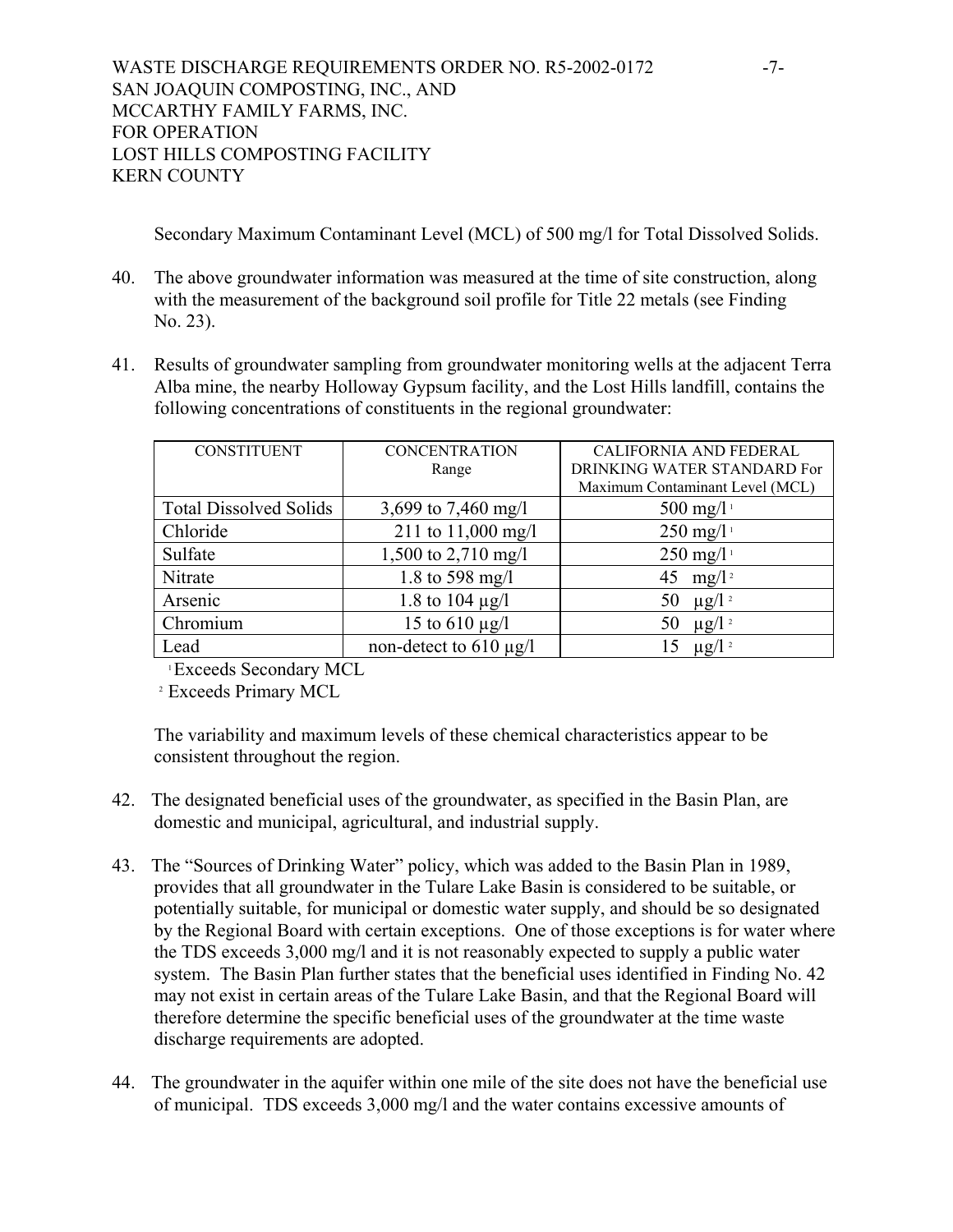chloride, sulfate, nitrate, arsenic, chromium, and lead. This water cannot be used for municipal or domestic supply without extensive treatment, which is uneconomical when excellent quality surface water (from the California Aqueduct) is available. It is therefore not expected to supply a public water system.

#### **GROUNDWATER MONITORING**

- 45. Section 20380(a) of Title 27 requires a discharger to institute a detection monitoring program for groundwater monitoring for facilities that store and treat wastes at waste management units. The Discharger needs to submit a detection monitoring program for the composting facility in accordance with §20420 of Title 27. The program shall include a sufficient number of background monitoring wells installed in the uppermost aquifer that represent the quality of groundwater that has not been affected by a release from the Unit. In addition, the program needs to include a sufficient number of downgradient wells along the point of compliance, which will yield groundwater samples from the uppermost aquifer to detect a release from the Unit.
- 46. This Order requires the submission of a work plan for the installation of a groundwater detection monitoring system, installation of the groundwater detection monitoring system, and submission of a water quality protection standard based on background water quality pursuant to Title 27 in accordance with specified dates.

# **CEQA AND OTHER CONSIDERATIONS**

- 47. The action to revise waste discharge requirements for this existing facility is exempt from the provisions of the California Environmental Quality Act (CEQA), Public Resource Code §21000, et seq., and the CEQA guidelines, in accordance with Title 14, CCR, §15301.
- 48. This order implements:
	- a. The Water Quality Control Plan for the Tulare Lake Basin, Second Edition; and
	- b. The prescriptive standards and performance goals of Chapters 1 through 7, Subdivision 1, Division 2, Title 27, of the California Code of Regulations, effective 18 July 1997 and subsequent revisions.
- 49. The USEPA is the enforcing agency for 40 CFR Part 503. The Discharger needs to comply with all applicable provisions of 40 CFR Part 503.

# **PROCEDURAL REQUIREMENTS**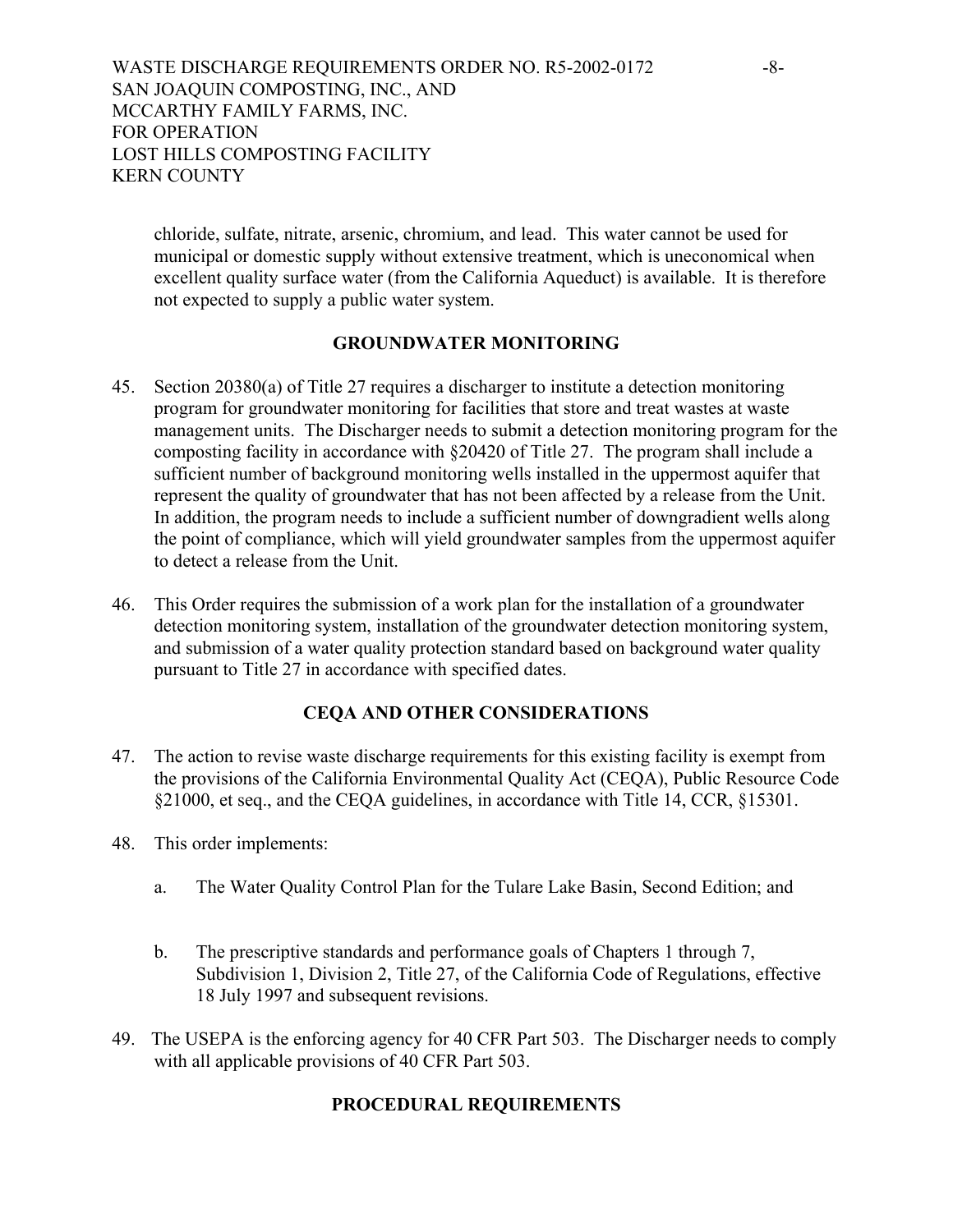- 50. All local agencies with jurisdiction to regulate land use, solid waste disposal, air pollution, and to protect public health have approved the use of this site for the discharges of waste to land stated herein.
- 51. The Regional Board notified the Discharger and interested agencies and persons of its intent to prescribe waste discharge requirements for this discharge, and has provided them with an opportunity for a public hearing and an opportunity to submit their written views and recommendations.
- 52. The Regional Board, in a public meeting, heard and considered all comments pertaining to the discharge.
- 53. Any person affected by this action of the Regional Board may petition the State Water Resources Control Board to review the action in accordance with Sections 2050 through 2068, Title 23, California Code of Regulations. The petition must be received by the State Water Resources Control Board, Office of Chief Counsel, P.O. Box 100, Sacramento, California 95812, within 30 days of the date of issuance of this Order. Copies of the laws and regulations applicable to the filing of a petition are available on the Internet at http://www.swrcb.ca.gov/water\_laws/index.html and will be provided on request.

IT IS HEREBY ORDERED that Order No. 5-00-158 is rescinded, and that San Joaquin Composting, Inc., and McCarthy Family Farms, Inc., their agents, successors, and assigns, in order to meet the provisions of Division 7 of the California Water Code and the regulations adopted thereunder, shall comply with the following:

# **A. PROHIBITIONS**

- 1. The discharge of 'hazardous waste' is prohibited. For the purposes of this Order, the term 'hazardous waste' is as defined in Title 23, California Code of Regulations, Section 2510 et seq.
- 2. The discharge of solid wastes outside of a waste management unit (Unit) or portions of a Unit specifically designed for their containment is prohibited
- 3. The discharge of waste to a closed Unit is prohibited.
- 4. The discharge of solid or liquid waste or leachate to surface waters, surface water drainage courses, or groundwater is prohibited.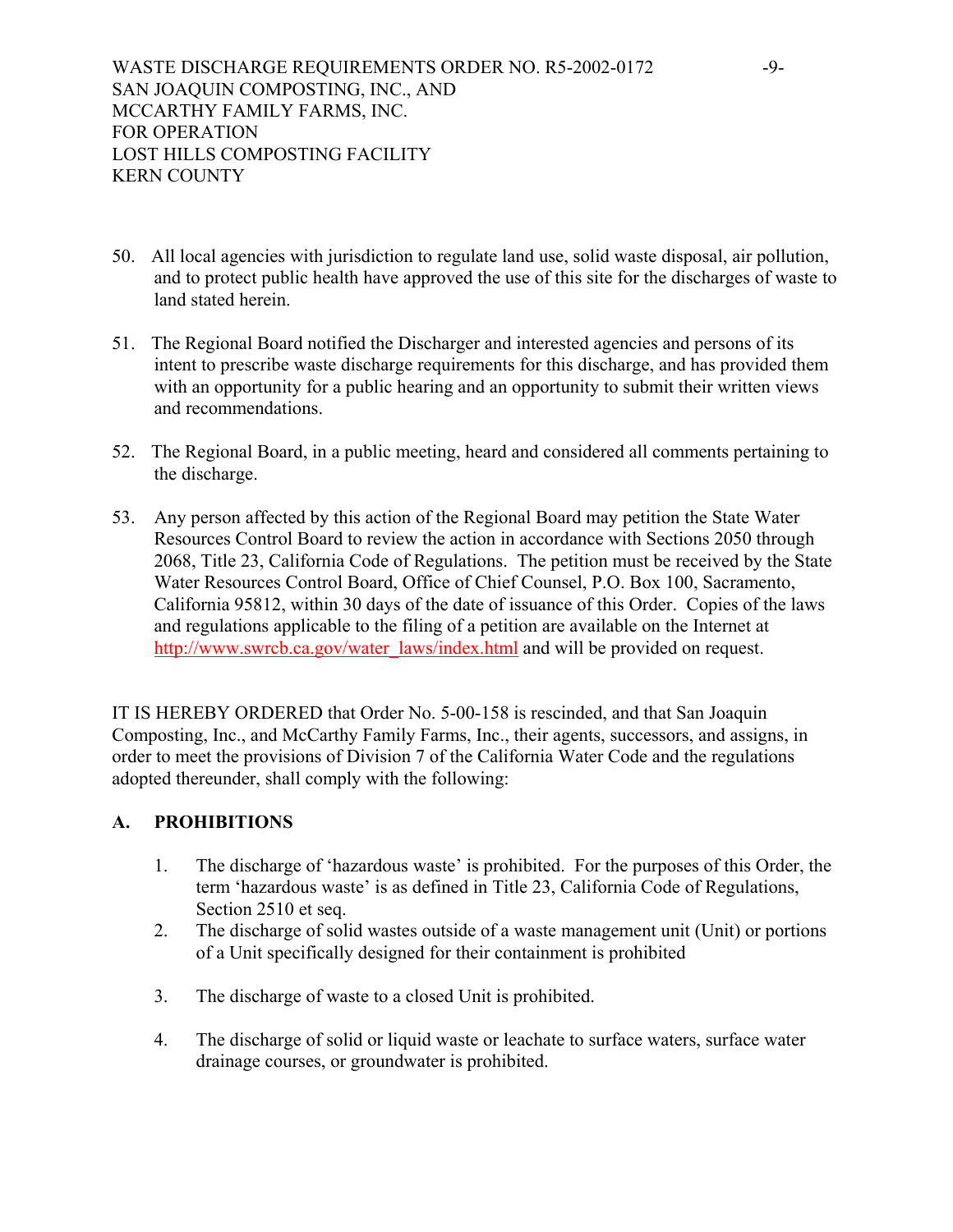- 5. The discharge shall not cause any increase in the concentration of waste constituents in soil, or other geologic materials outside of a Unit if such waste constituents could migrate to waters of the State and cause a condition of nuisance, degradation, contamination, or pollution.
- 6. Discharge of wastes or composting, stockpiling, storing, or placing raw composting materials or compost within 100 feet of surface waters or surface water drainage courses is prohibited.
- 7. Utilization of a composting Unit without the site drainage and collection features constructed as described in Finding Nos. 14 and 22 is prohibited.
- 8. Composting, stockpiling, or otherwise accepting raw sewage, septic tank pumpings, incinerator ash, grit or screenings generated from primary treatment of domestic sewage, or drinking water treatment sludge, is prohibited.
- 9. Selling or providing a finished product other than exceptional quality compost, as described in Finding No. 9, is prohibited, except for the Class B biosolids that are stored for transfer and use on farms (see Finding No. 12).
- 10. Discharge of wastes or liquids from surface impoundments to off-site property is prohibited.
- 11. The long term ponding of water around waste storage areas, between compost windrows, adjacent to interior roads, and within the composting Unit(s) precipitation runoff collection channels, is prohibited.

# **B. DISCHARGE SPECIFICATIONS**

- 1. Nonhazardous wastes shall only be discharged to the composting Units and stockpile areas of the Unit(s).
- 2. The discharge shall remain within the designated disposal area at all times, except for the Class B biosolids that are stored for transfer to the landfarm. (see Finding No. 11).
- 3. The annual input/capacity of "raw" feedstocks at the facility shall not exceed 786,000 tons.
- 4. Composting shall be limited to composting the sewage sludge described in Finding No. 26 with appropriate bulking agents as described in Finding No. 27.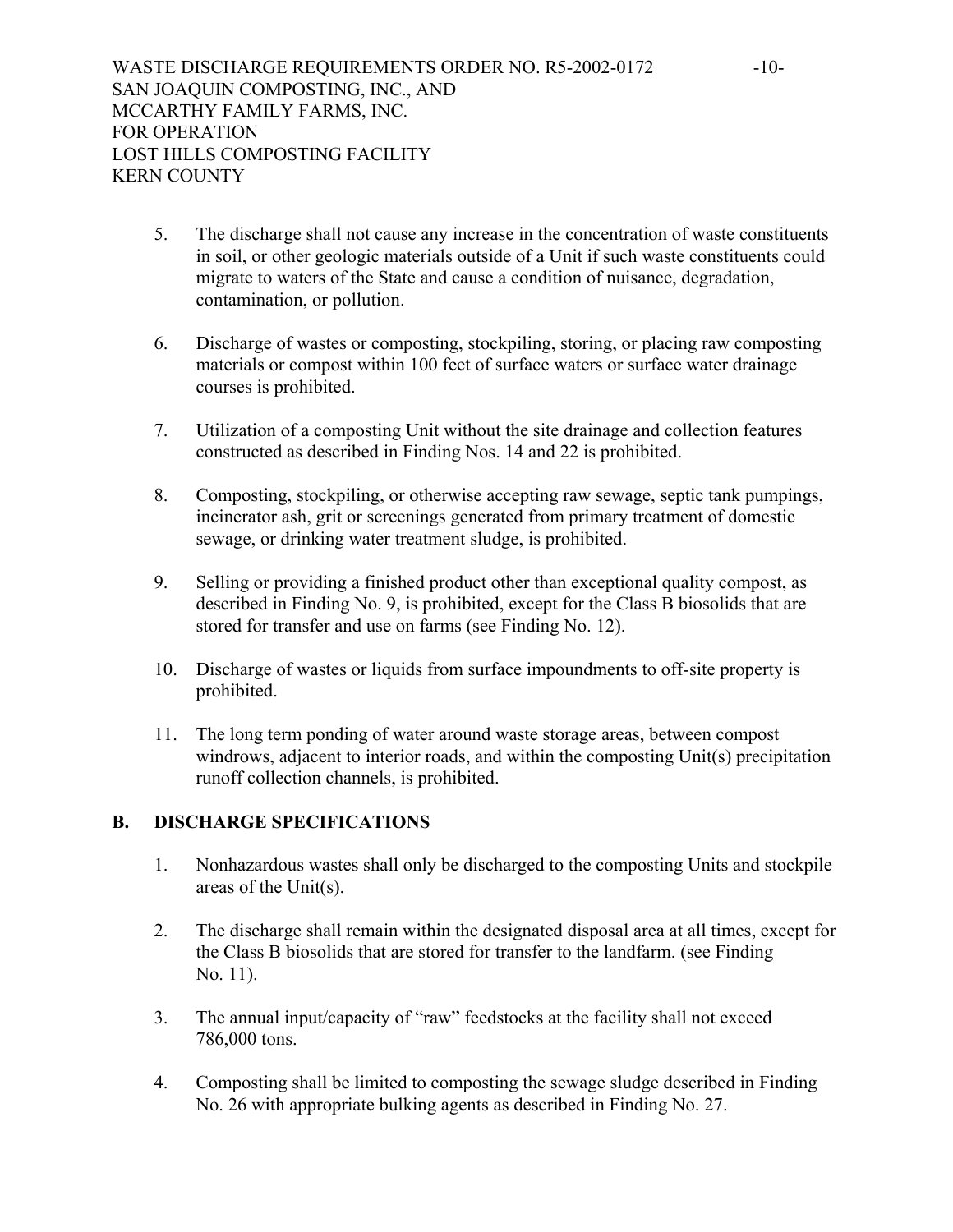- 5. The Class B uncomposted biosolids to be transferred for farming will not be stored in excess of nine (9) months. Any uncomposted biosolids stored in excess of nine months shall be composted on site. (see Finding No. 12)
- 6. Liquids removed from a surface impoundment shall be recycled on to the waste piles.
- 7. Solids which accumulate in the surface impoundment(s) shall be periodically removed to maintain minimum freeboard requirements and to maintain sufficient capacity for waste pile pad runoff of residual wastes and stormwater.

# **C. FACILITY SPECIFICATIONS**

- 1. The Discharger shall, in a timely manner, remove and relocate any wastes discharged at this facility in violation of this Order.
- 2. Discharger shall immediately notify the Regional Board of any flooding, unpermitted discharge of waste off-site, equipment failure, or other change in site conditions, which could impair the integrity of waste containment facilities or precipitation and drainage control structures.
- 3. Water used for facility maintenance shall be limited to the minimum amount necessary for dust control, and construction.
- 4. The Discharger shall maintain in good working order any facility, control system, or monitoring device installed to achieve compliance with the waste discharge requirements.
- 5. Surface drainage within the waste management facility shall either be contained on-site or be discharged in accordance with applicable storm water regulations.
- 6. The Discharger shall maintain a *Storm Water Pollution Prevention Plan* and *Monitoring Program and Reporting Requirements* in accordance with State Water Resources Control Regional Board Order No. 97-03-DWG, or retain all storm water on-site.
- 7. No composting or storage of compost shall occur within 100 feet of any domestic water well
- 8. Surface impoundments and composting operations shall be managed to prevent the breeding of mosquitoes.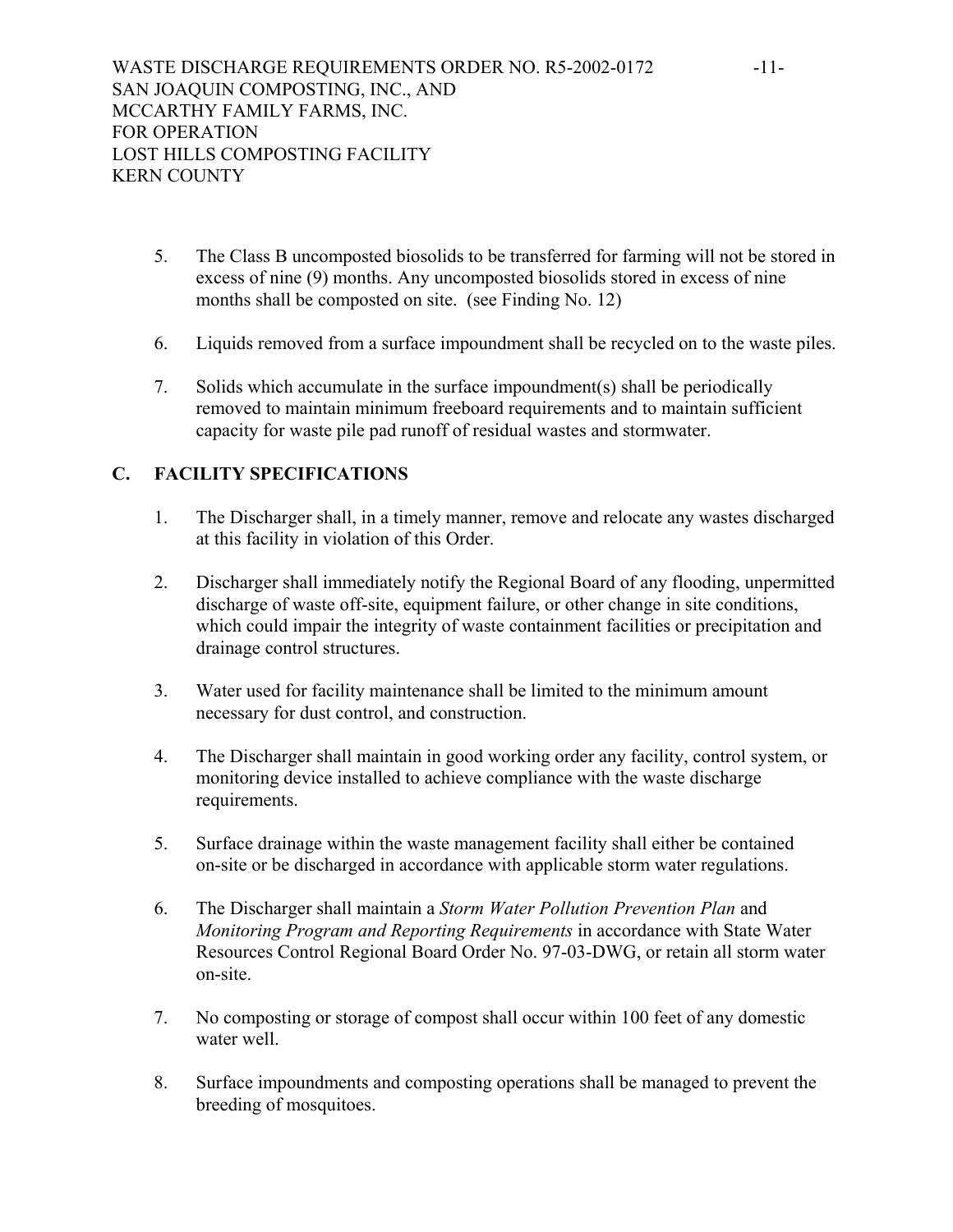9. Public contact with the waste and compost shall be precluded through such means as fences and signs, or other acceptable alternatives.

# **D. CONSTRUCTION SPECIFICATIONS**

- 1. The Discharger shall submit for Executive Officer review and approval **within 90 days prior to** construction, design plans and specifications for new Units and expansions of existing Units, that include the following:
	- a. A Construction Quality Assurance Plan meeting the requirements of §20324 of Title 27;
	- b. A geotechnical evaluation of the area soils, evaluating their use as the foundation layer; and
	- c. A grading and drainage plan to prevent ponding and infiltration.
- 2. The Discharger shall construct a liner system beneath the composting unit which consists of a compacted native soil layer that is a minimum of one foot thick with a maximum hydraulic conductivity of  $1 \times 10^{-6}$  cm/sec and compacted to 90 percent maximum dry density, graded to obtain a uniform, smooth working surface, free of pockets and depressions, and to inhibit the vertical migration of wastes.
- 3. New surface impoundments shall have a liner system consisting, at a minimum, of the following, in ascending order:
	- a. A minimum one-foot thick native soil layer exhibiting a maximum hydraulic conductivity of 1 x  $10^{-6}$  cm/sec, compacted to 90 percent dry density;
	- b. A synthetic flexible membrane component in direct and uniform contact with the compacted soil layer; and
	- c. A protective soil cover layer placed in a manner that does not damage the synthetic membrane.
- 4. Surface impoundments shall be designed, constructed, and operated to maintain a freeboard of two (2) feet plus the rainfall and residual waste produced from a 100 year, 24 hour precipitation event or 2 feet plus the 100 year wet season precipitation, whichever is greater. At no time shall the freeboard of an impoundment be less than two feet.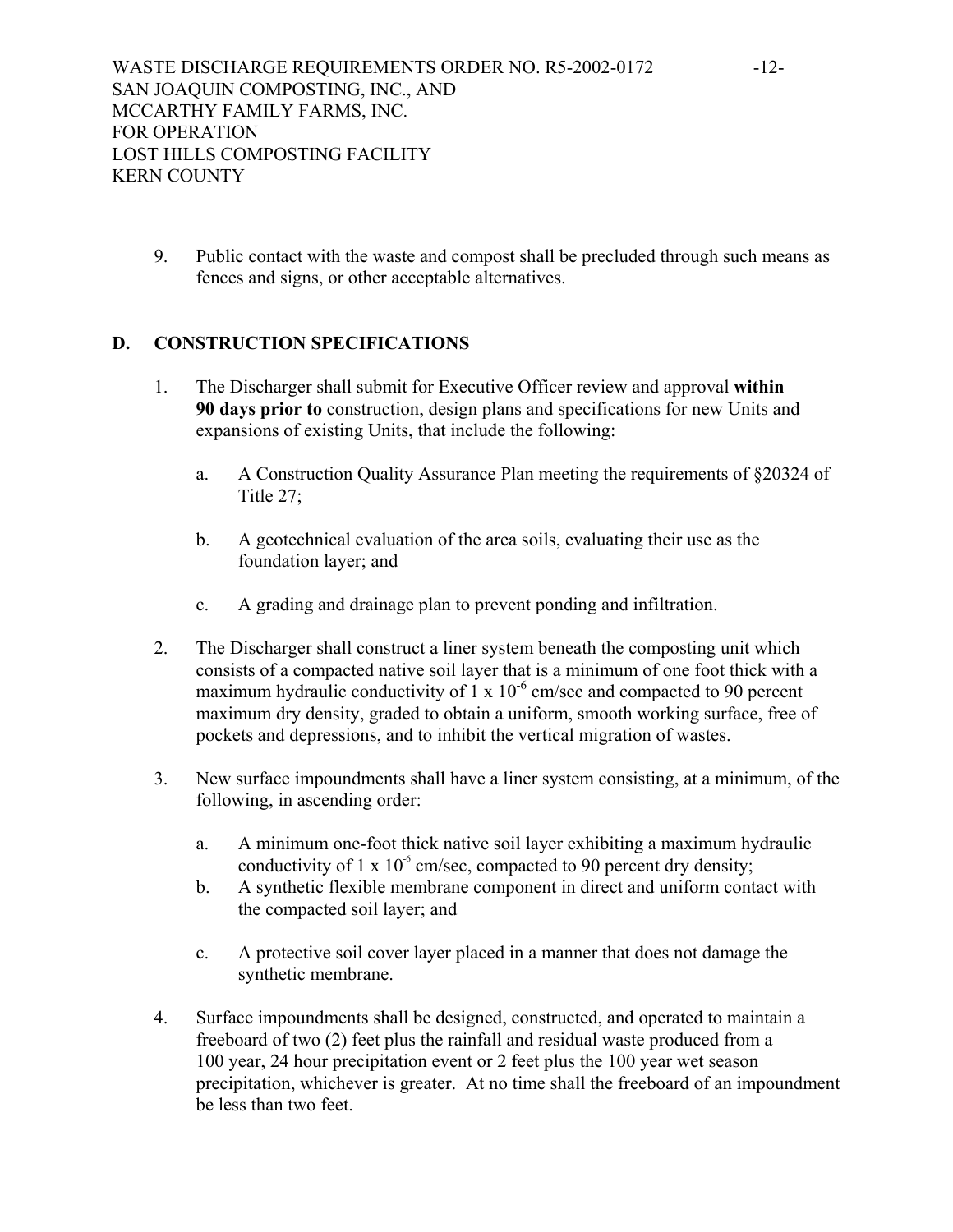- 5. Surface impoundments shall be designed, constructed, and maintained to prevent scouring and/or erosion of the liner(s) and other containment features at points of discharge to the impoundment and by wave action at the waterline.
- 6. The Discharger may propose changes to a liner system design prior to construction, provided that approved components are not eliminated, the engineering properties of the components are not substantially reduced, and a proposed liner system results in the protection of water quality equal to or greater than the design prescribed by Title 27 and this Order. The proposed changes may be made following approval by the Executive Officer. Substantive changes to the design require reevaluation as an engineered alternative and approval by the Regional Board.
- 7. Construction shall proceed only after all applicable construction quality assurance plans have been approved by Executive Officer.
- 8. Following the completion of construction of a liner system or portion of a liner system, and **within 90 days prior to discharge** to the newly constructed liner system, the final documentation required in  $\S20324(d)(1)(C)$  of Title 27 shall be submitted to the Executive Officer for review and approval. The report shall be certified by a registered civil engineer or a certified engineering geologist. It shall contain sufficient information and test results to verify that construction was in accordance with the design plans and specifications, and with the prescriptive standards and performance goals of Title 27.
- 9. A third party independent of both the Discharger and the construction contractor shall perform all of the construction quality assurance monitoring and testing during the construction of a liner system.

# **E. DETECTION MONITORING SPECIFICATIONS**

- 1. The Discharger shall comply with the detection monitoring program provisions of Title 27 for groundwater, and in accordance with Monitoring and Reporting Program No. R5-2002-0172. **By 2 December 2002,** the Discharger shall submit, for Executive Officer review and approval, an adequate work plan for installation of a groundwater detection monitoring system, and a Sample Collection and Analysis Plan, in accordance with Title 27.
- 2. **By 28 February 2003,** the Discharger shall have installed the groundwater detection monitoring system approved by the Executive Officer in accordance with Title 27 and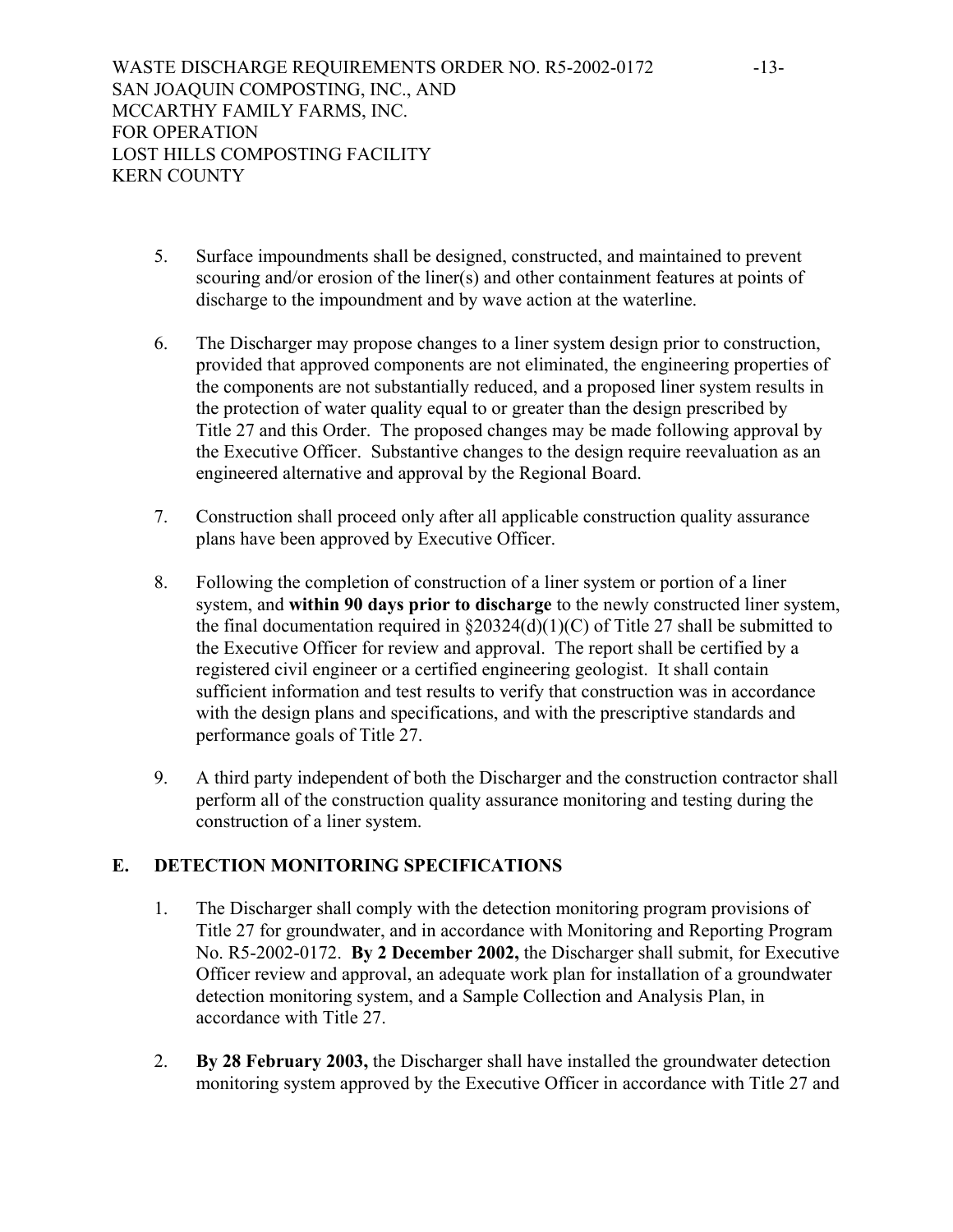Monitoring and Reporting Program No. R5-2002-0172 and collected the first samples for analysis.

- 3. **By 1 April 2004,** the Discharger shall submit, for Executive Officer review and approval, a Water Quality Protection Standard based on the collection and analysis of background groundwater samples.
- 4. The Discharger shall provide Regional Board staff a minimum of **one week** notification prior to commencing any field activities related to the installation, repair, or abandonment of monitoring devices, and a minimum **48 hour** notification prior to the collection of samples associated with a detection monitoring program, evaluation monitoring program, or corrective action program.
- 5. The Discharger shall comply with the Water Quality Protection Standard as specified in this Order, Monitoring and Reporting Program No. R5-2002-0172, and the Standard Provisions and Reporting Requirements, dated April 2000.
- 6. The concentrations of the constituents of concern in waters passing the Point of Compliance shall not exceed the concentration limits established pursuant to Monitoring and Reporting Program No. R5-2002-0172.
- 7. For each monitoring event, the Discharger shall determine whether the composting facility is in compliance with the Water Quality Protection Standard using procedures specified in Monitoring and Reporting Program No. R5-2002-0172 and §20415(e) of Title 27.
- 8. For any given monitored medium, the samples taken from all monitoring points and background monitoring points to satisfy the data analysis requirements for a given reporting period shall all be taken **within a span not to exceed 30 days**, unless the Executive Officer approves a longer time period, and shall be taken in a manner that ensures sample independence to the greatest extent feasible.
- 9. Specific methods of collection and analysis must be identified. Sample collection, storage, and analysis shall be performed according to the most recent version of USEPA Methods, such as the latest editions, as applicable, of: (1) *Methods for the Analysis of Organics in Water and Wastewater* (USEPA 600 Series), (2) *Test Methods for Evaluating Solid Waste* (SW-846, latest edition), and (3) *Methods for Chemical Analysis of Water and Wastes* (USEPA 600/4-79-020), and in accordance with the approved Sample Collection and Analysis Plan.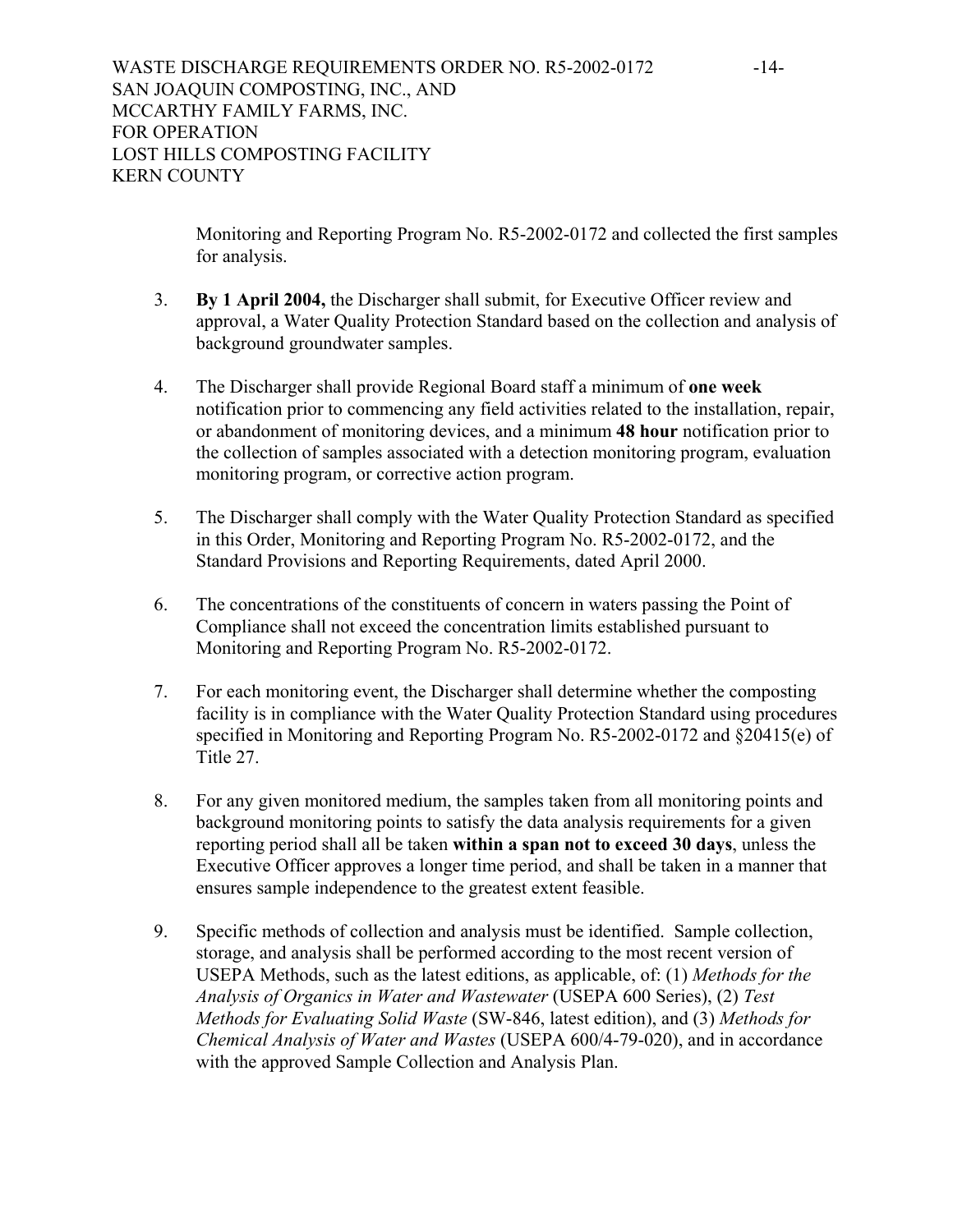- 10. If methods other than USEPA-approved methods or Standard Methods are used, the exact methodology shall be submitted for review and approval by the Executive Officer prior to use.
- 11. The **methods of analysis and the detection limits** used must be appropriate for the expected concentrations. For the monitoring of any constituent or parameter that is found in concentrations which produce more than 90% non-numerical determinations (i.e., "trace" or "ND") in data from background monitoring points for that medium, the analytical method having the lowest method detection limit (MDL) shall be selected from among those methods which would provide valid results in light of any matrix effects or interferences.
- 12. **"Trace" results** results falling between the MDL and the practical quantitation limit (PQL) - shall be reported as such, and shall be accompanied both by the estimated MDL and PQL values for that analytical run.
- 13. **MDLs and PQLs** shall be derived by the laboratory for each analytical procedure, according to State of California laboratory accreditation procedures. These MDLs and PQLs shall reflect the detection and quantitation capabilities of the specific analytical procedure and equipment used by the lab, rather than simply being quoted from USEPA analytical method manuals. In relatively interference-free water, laboratory-derived MDLs and PQLs are expected to closely agree with published USEPA MDLs and PQLs.
- 14. If the laboratory suspects that, due to a change in matrix or other effects, the true detection limit or quantitation limit for a particular analytical run differs significantly from the laboratory-derived MDL/PQL values, the results shall be flagged accordingly, along with estimates of the detection limit and quantitation limit actually achieved. The **MDL shall always be calculated such that it represents the lowest achievable concentration associated with a 99% reliability of a nonzero result**. The PQL shall always be calculated such that it represents the lowest constituent concentration at which a numerical value can be assigned with reasonable certainty that it represents the constituent's actual concentration in the sample. Normally, PQLs should be set equal to the concentration of the lowest standard used to calibrate the analytical procedure.
- 15. All **QA/QC data** shall be reported, along with the sample results to which they apply, including the method, equipment, analytical detection and quantitation limits, the percent recovery, an explanation for any recovery that falls outside the QC limits, the results of equipment and method blanks, the results of spiked and surrogate samples, the frequency of quality control analysis, and the name and qualifications of the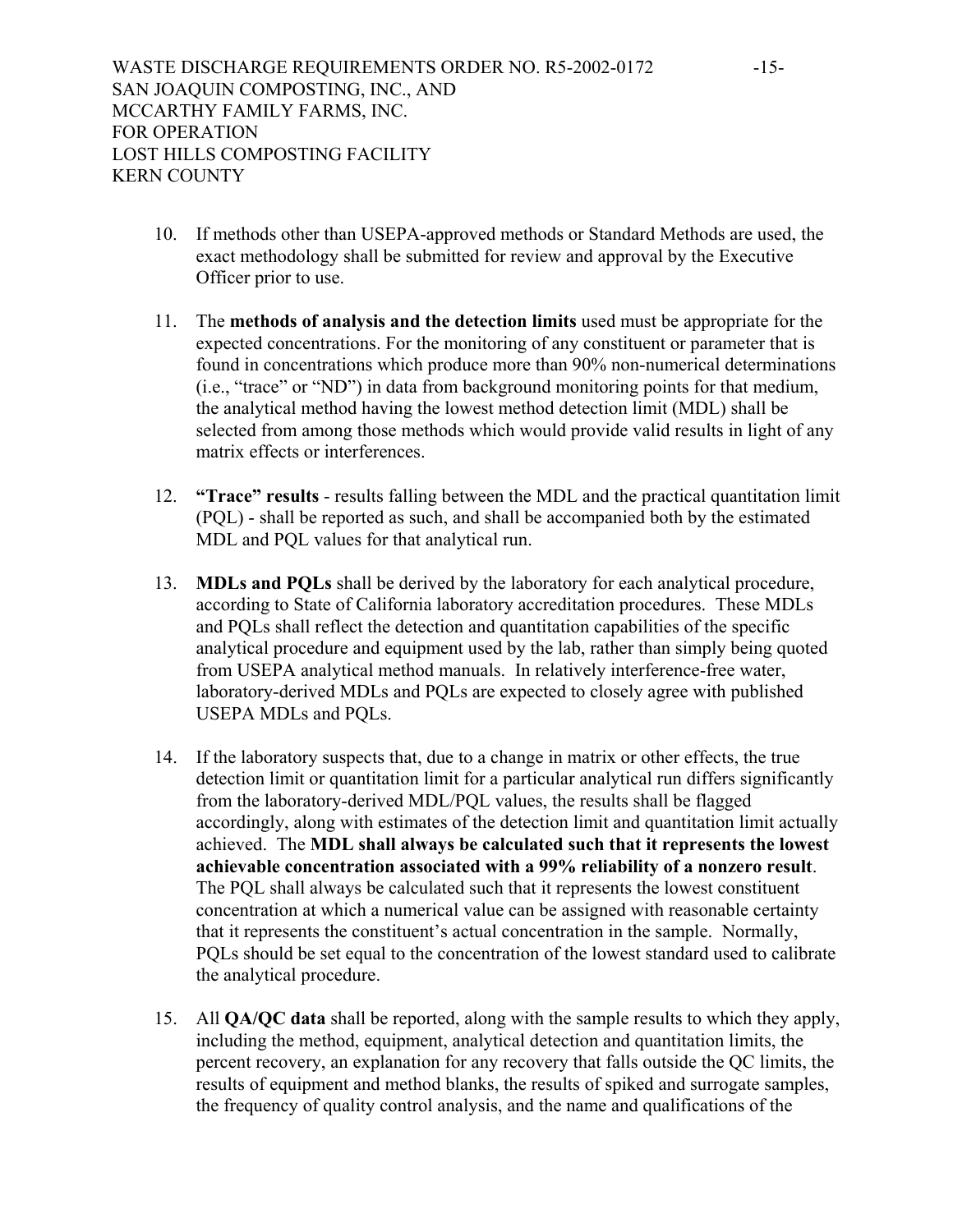person(s) performing the analyses. Sample results shall be reported unadjusted for blank results or spike recoveries. In cases where contaminants are detected in QA/QC samples (i.e., field, trip, or lab blanks), the accompanying sample results shall be appropriately flagged.

- 16. **Unknown chromatographic** peaks shall be reported, along with an estimate of the concentration of the unknown analyte. When unknown peaks are encountered, second column or second method confirmation procedures shall be performed to attempt to identify and more accurately quantify the unknown analyte.
- 17. The statistical method shall account for data belo w the practical quantitation limit (PQL) with one or more statistical procedures that are protective of human health and the environment. Any PQL validated pursuant to  $\S20415(e)(7)$  of Title 27 that is used in the statistical method shall be **the lowest concentration (or value) that can be reliably achieved** within limits of precision and accuracy specified in the WDRs for routine laboratory operating conditions that are available to the facility. The Discharger's technical report, pursuant to  $\S 20415(e)(7)$  of Title 27, shall consider the PQLs listed in Appendix IX to Chapter 14 of Division 4.5 of Title 22, California Code of Regulations, for guidance when specifying limits of precision and accuracy. For any given constituent monitored at a background or downgradient monitoring point, an indication that falls between the MDL and the PQL for that constituent (hereinafter called a "trace" detection) shall be identified and used in appropriate statistical or nonstatistical tests. Nevertheless, for a statistical method that is compatible with the proportion of censored data (trace and ND indications) in the data set, the Discharger can use the laboratory's concentration estimates in the trace range (if available) for statistical analysis, in order to increase the statistical power by decreasing the number of "ties".
- 18. The Discharger may propose an alternate statistical method [to the methods listed under 27 CCR  $$20415(e)(8)(A-D)]$  in accordance with  $$20415(e)(8)(E)$  of Title 27, for review and approval by the Executive Officer. Upon receiving written approval from the Executive Officer, alternate statistical procedures may be used for determining the significance of analytical results for common laboratory contaminants (i.e., methylene chloride, acetone, diethylhexyl phthalate, and di-n-octyl phthalate). Nevertheless, analytical results involving detection of these analytes in any background or downgradient sample shall be reported and flagged for easy reference by Regional Board staff.

#### **F. REPORTING REQUIREMENTS**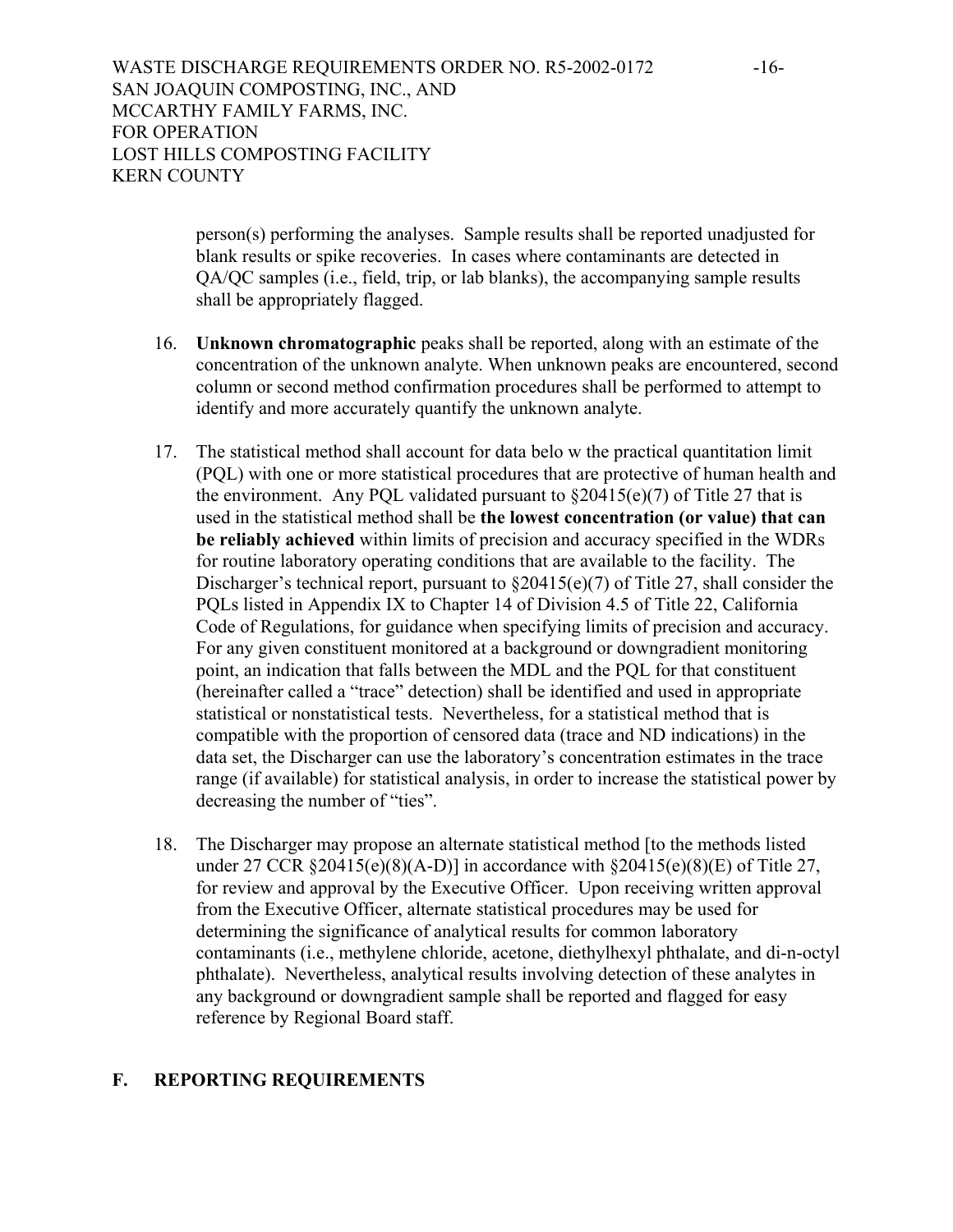- 1. In the event the Discharger does not comply or will be unable to comply with any prohibition or limitation of this Order for any reason, the Discharger shall notify the appropriate Regional Board office by telephone **as soon as** it or its agents have knowledge of such noncompliance or potential for noncompliance, and shall confirm this notification in writing **within two weeks**. The written notification shall state the nature, time and cause of noncompliance, and shall describe the measures being taken to prevent recurrences and shall include a timetable for corrective actions.
- 2. The Discharger shall retain records of all monitoring information, including all calibration and maintenance records, all original strip chart recordings of continuous monitoring instrumentation, copies of all reports required by this Order, and records of all data used to complete the application for this Order. Records shall be maintained throughout the life of the facility including the postclosure period.

Such legible records shall show the following for each sample:

- a. Type of record or log, units of measurement, and frequency of observation. Sample identification and the monitoring point or background monitoring point from which it was taken, along with the identity of the individual who obtained the sample;
- b. Date, time, and manner of observation and sampling;
- c. Date and time that analyses were started and completed, and the name of the personnel and laboratory performing each analysis;
- d. Complete procedure used, including method of preserving the sample, and the identity and volumes of reagents used;
- e. Calculation of results; and
- f. Results of analyses, and the method detection limit (MDL) and practical quantitation limit (PQL) for each analysis.
- 3. A transmittal letter explaining the essential points shall accompany each report. At a minimum, the transmittal letter shall identify any violations found since the last report was submitted, and if the violations were corrected. If no violations have occurred since the last submittal, this shall be stated in the transmittal letter. The transmittal letter shall also state that a discussion of any violations found since the last report was submitted, and a description of the actions taken or planned for correcting those violations, including any references to previously submitted time schedules, is contained in the accompanying report.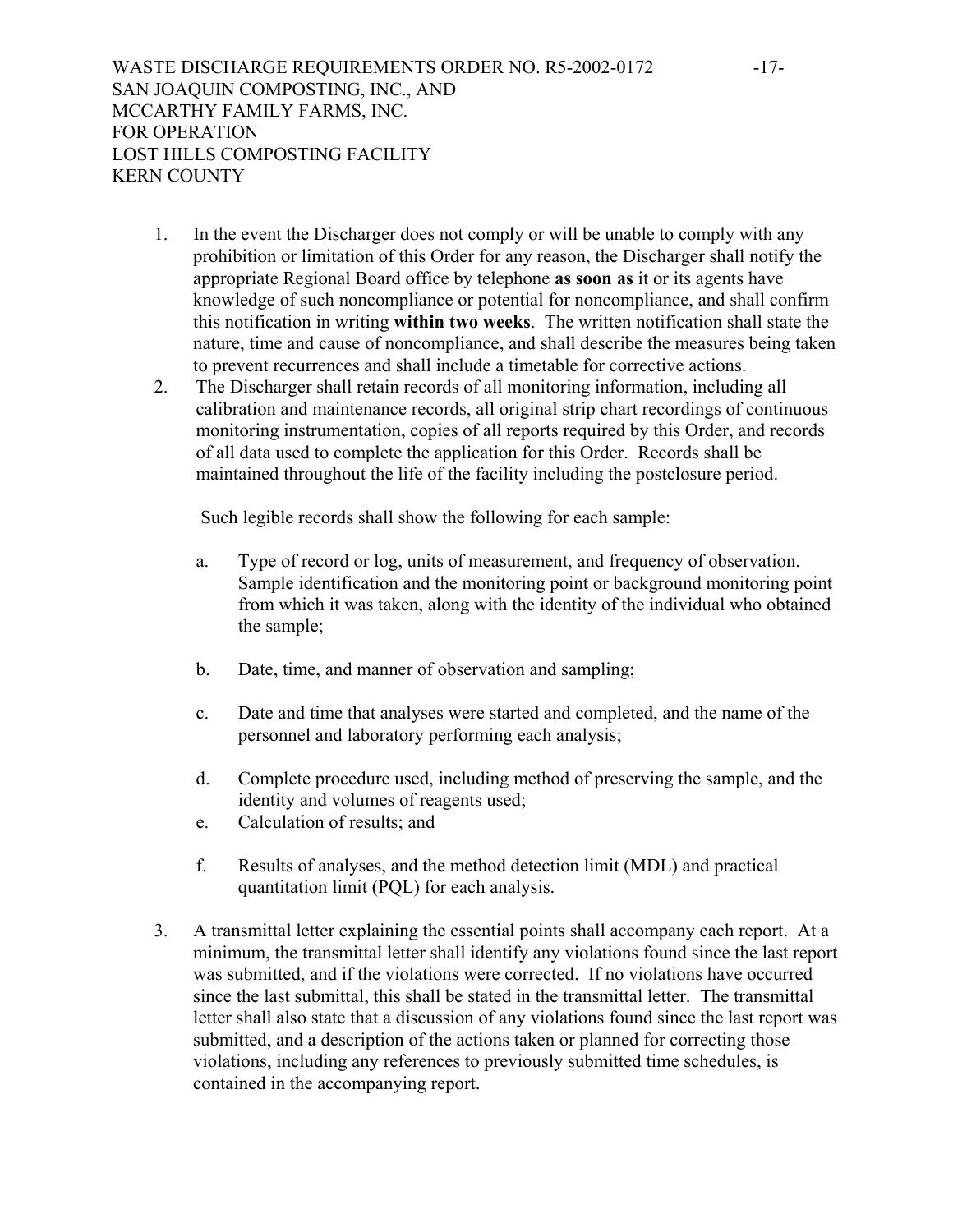- 4. Each monitoring report shall include a compliance evaluation summary. The summary shall contain at least:
	- a. For each monitoring point and background monitoring point addressed by the report, a description of:
		- 1) The date and time (as required) of measurement;
		- 2) The type of device used for obtaining the sample;
		- 3) For groundwater measurements the type of pump or other device used for purging and the elevation of the pump intake relative to the elevation of the screened interval;
		- 4) The method of purging (the pumping rate; the equipment and methods used to monitor field pH, temperature, and conductivity during purging; the calibration of the field equipment; results of the pH, temperature, conductivity, and turbidity testing; and the method of disposing of the purge water) to remove all portions of the water that was in the well bore while the sample was being taken;
		- 5) The type of pump or other device used for sampling, if different than the pump or device used for purging; and
		- 6) A statement that the sampling procedure was conducted in accordance with the approved Sampling and Analysis Plan.
	- b. A map or aerial photograph showing the locations of observation stations, monitoring points, and background monitoring points.
	- c. For each groundwater body, a description and graphical presentation of the gradient and direction of groundwater flow under/around the Unit, and the groundwater flow rate, based upon water level elevations taken prior to the collection of the water quality data submitted in the report.
	- d. Laboratory statements of results of all analyses evaluating compliance with requirements.
	- e. An evaluation of the effectiveness of the leachate monitoring and control facilities, and of the run-off/run-on control facilities.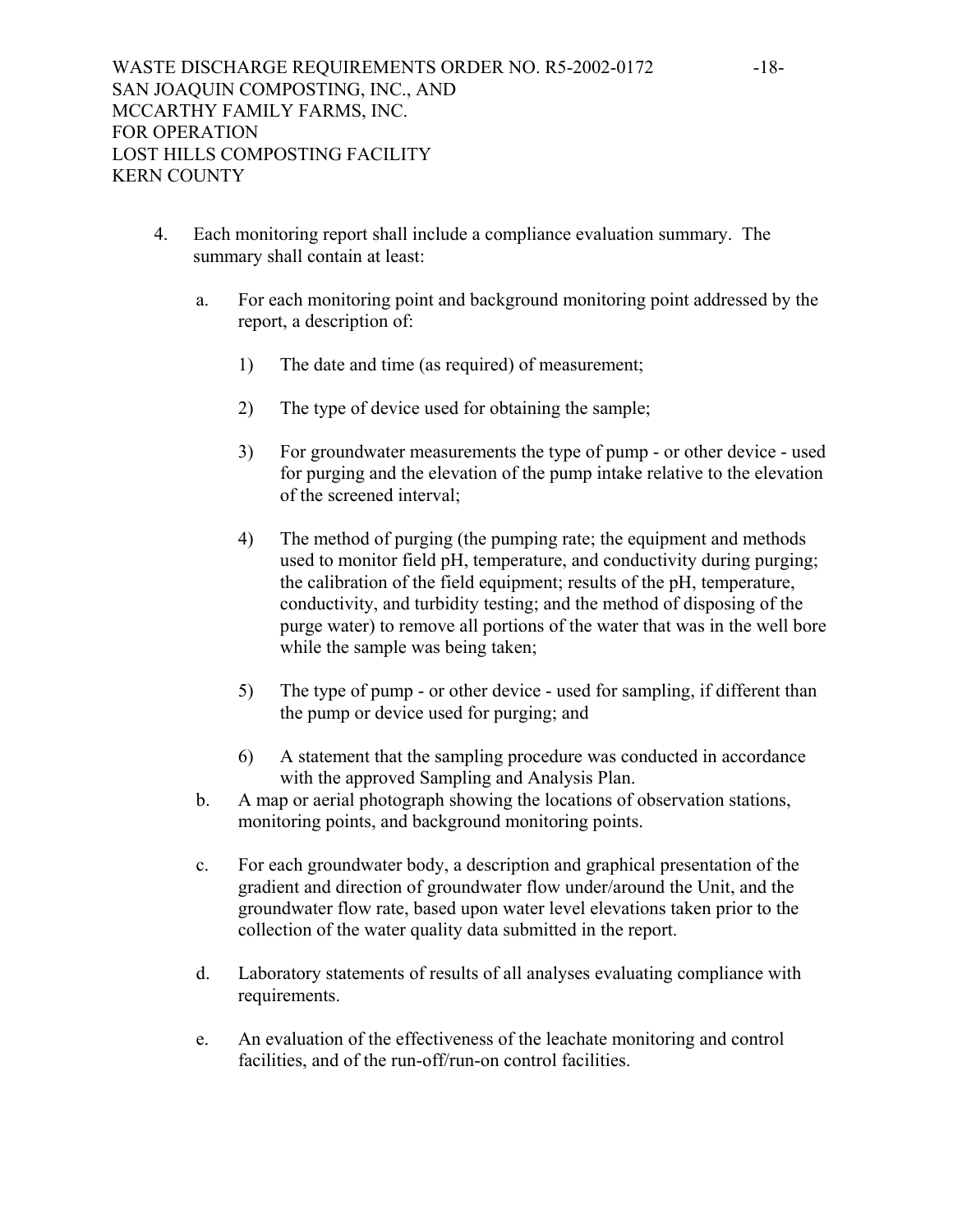- f. A summary and certification of completion of all **Standard Observations** for the Unit(s), for the perimeter of the Unit, and for the receiving waters. The Standard Observations shall include:
	- 1) For the Unit:
		- a) Evidence of ponded water at any point on the facility (show affected area on map);
		- b) Evidence of odors presence or absence, characterization, source, and distance of travel from source; and
		- c) Evidence of erosion.
	- 2) Along the perimeter of the Unit:
		- a) Evidence of liquid leaving or entering the Unit, estimated size of affected area, and flow rate (show affected area on map);
		- b) Evidence of odors presence or absence, characterization, source, and distance of travel from source; and
		- c) Evidence of erosion.
- g. The quantity and types of wastes discharged and the locations in the Unit where waste has been placed since submittal of the last such report.
- 5. The Discharger shall report by telephone any seepage from the Unit **immediately** after it is discovered. A written report shall be filed with the Regional Board **within seven days**, containing at least the following information:
	- a. A map showing the location(s) of seepage;
	- b. An estimate of the flow rate;
	- c. A description of the nature of the discharge (e.g., all pertinent observations and analyses);
	- d. Verification that samples have been submitted for analyses, and an estimated date that the results will be submitted to the Regional Board; and
	- e. Corrective measures underway or proposed, and corresponding time schedule.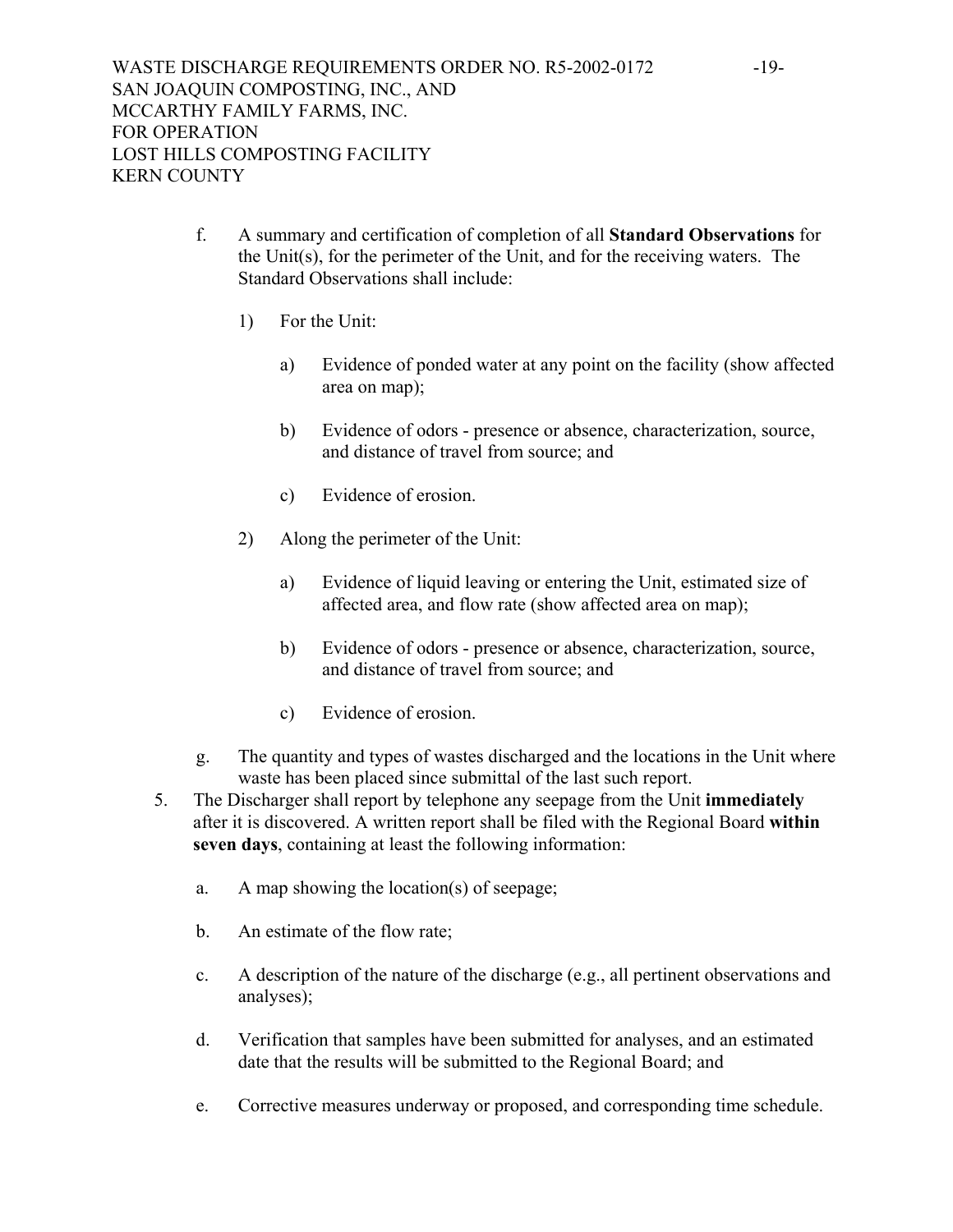- 6. The Discharger shall submit an **Annual Monitoring Summary Report** to the Regional Board covering the reporting period of the previous monitoring year. This report shall contain:
	- a. All monitoring parameters and constituents of concern shall be graphed so as to show historical trends at each monitoring point and background monitoring point, for all samples taken within at least the previous five calendar years. Each such graph shall plot the concentration of one or more constituents for the period of record for a given monitoring point or background monitoring point, at a scale appropriate to show trends or variations in water quality. The graphs shall plot each datum, rather than plotting mean values. For any given constituent or parameter, the scale for background plots shall be the same as that used to plot downgradient data. Graphical analysis of monitoring data may be used to provide significant evidence of a release.
	- b. Unless otherwise exempted by the Executive Officer, all monitoring analytical data obtained during the previous two six-month reporting periods, shall be submitted in tabular form as well as in a digital file format acceptable to the Executive Officer. The Regional Board regards the submission of data in hard copy and in digital format as "...the form necessary for..." statistical analysis [§20420(h)], in that this facilitates periodic review by the Regional Board.
	- c. A comprehensive discussion of the compliance record, and the result of any corrective actions taken or planned which may be needed to bring the Discharger into full compliance with the waste discharge requirements.
	- d. A written summary of the monitoring results, indicating any changes made or observed since the previous annual report.
	- e. An evaluation of the effectiveness of the leachate monitoring/control facilities.

# **G. PROVISIONS**

- 1. The Discharger shall maintain a copy of this Order at the facility and make it available at all times to facility operating personnel, who shall be familiar with its contents, and to regulatory agency personnel.
- 2. The Discharger shall comply with all applicable provisions of Title 27 that are not specifically referred to in this Order.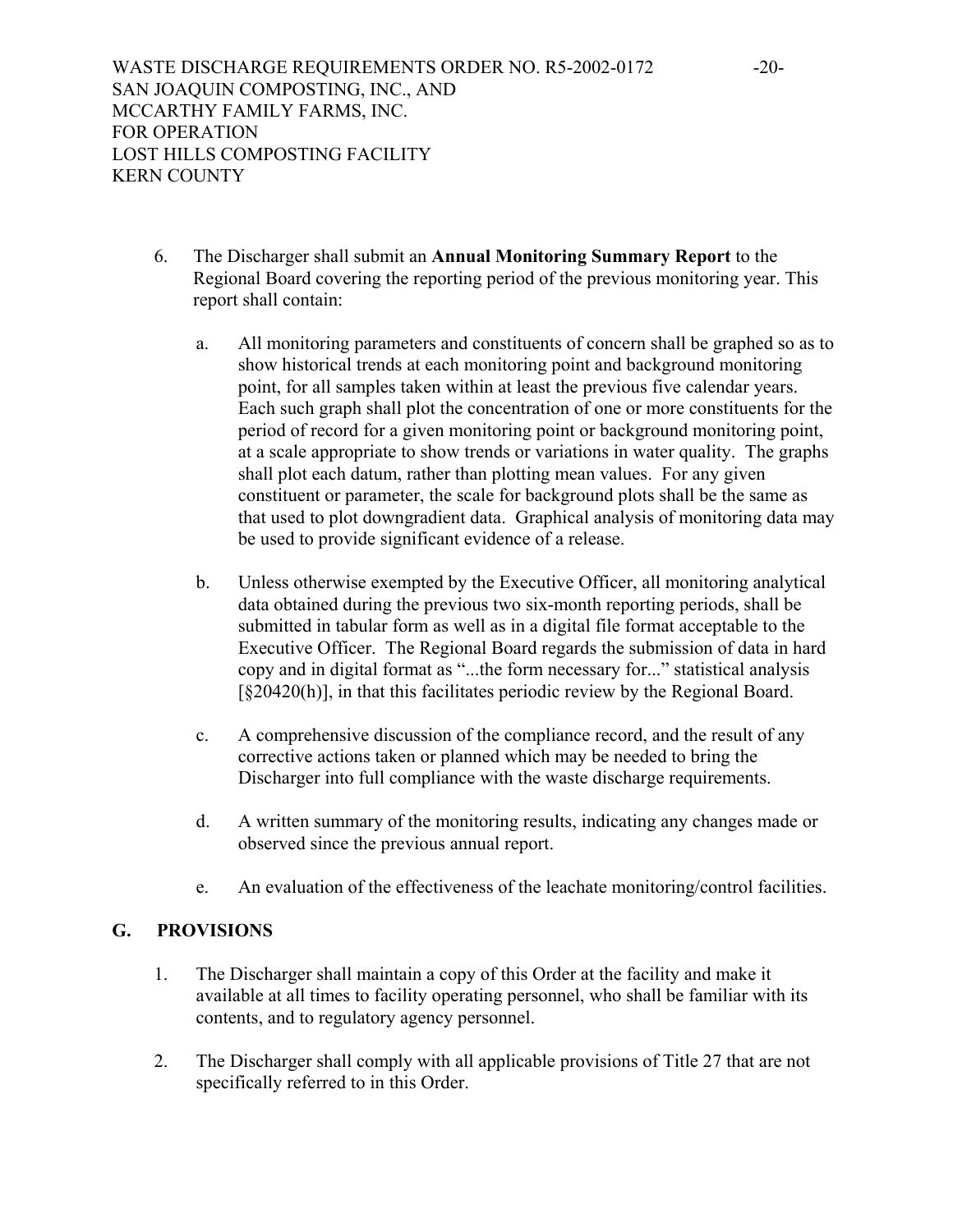- 3. The Discharger shall comply with Monitoring and Reporting Program No. 5-00-158, which is incorporated into and made part of this Order.
- 4. The Discharger shall comply with the applicable portions of the *Standard Provisions and Reporting Requirements for Waste Discharge Requirements for Nonhazardous Solid Waste Discharges Regulated by Title 27 and/or Subtitle D (27 CCR §20005 et seq. and 40 CFR 258 et seq.)*, dated April 2000, which are hereby incorporated into this Order.
- 5. Biosolids which have not undergone active composting shall be physically isolated from other site activities to prevent cross contamination of feedstocks, composting materials, and finished product.
- 6. The storage of biosolids will not exceed nine (9) months. Biosolids stored in excess of nine (9) months will be composted on site.
- 7. At least **90 days** prior to the cessation of composting operations at the facility, the Discharger shall submit a work plan, subject to approval of the Executive Officer, for assessing the extent, if any, of contamination of natural geologic materials. By **120 days** following work plan approval, the Discharger shall submit an engineering report presenting the results of the contamination assessment.
- 8. Upon ceasing composting operations at the facility, all wastes, natural geologic materials contaminated by wastes (as determined pursuant to Provision G.7), and surplus or unprocessed composting materials shall be completely removed from the site and disposed of in a manner approved by the Executive Officer.
- 9. The composting operation shall comply with the windrow composting or static aerated pile composting requirements specified in 40 CFR Part 503, for the production of compost.
- 10. All reports and transmittal letters shall be signed by persons identified below:
	- a. For a corporation: by a principal executive officer of at least the level of senior vice-president.
	- b. For a partnership or sole proprietorship: by a general partner or the proprietor.
	- c. For a municipality, state, federal or other public agency: by either a principal executive officer or ranking elected or appointed official.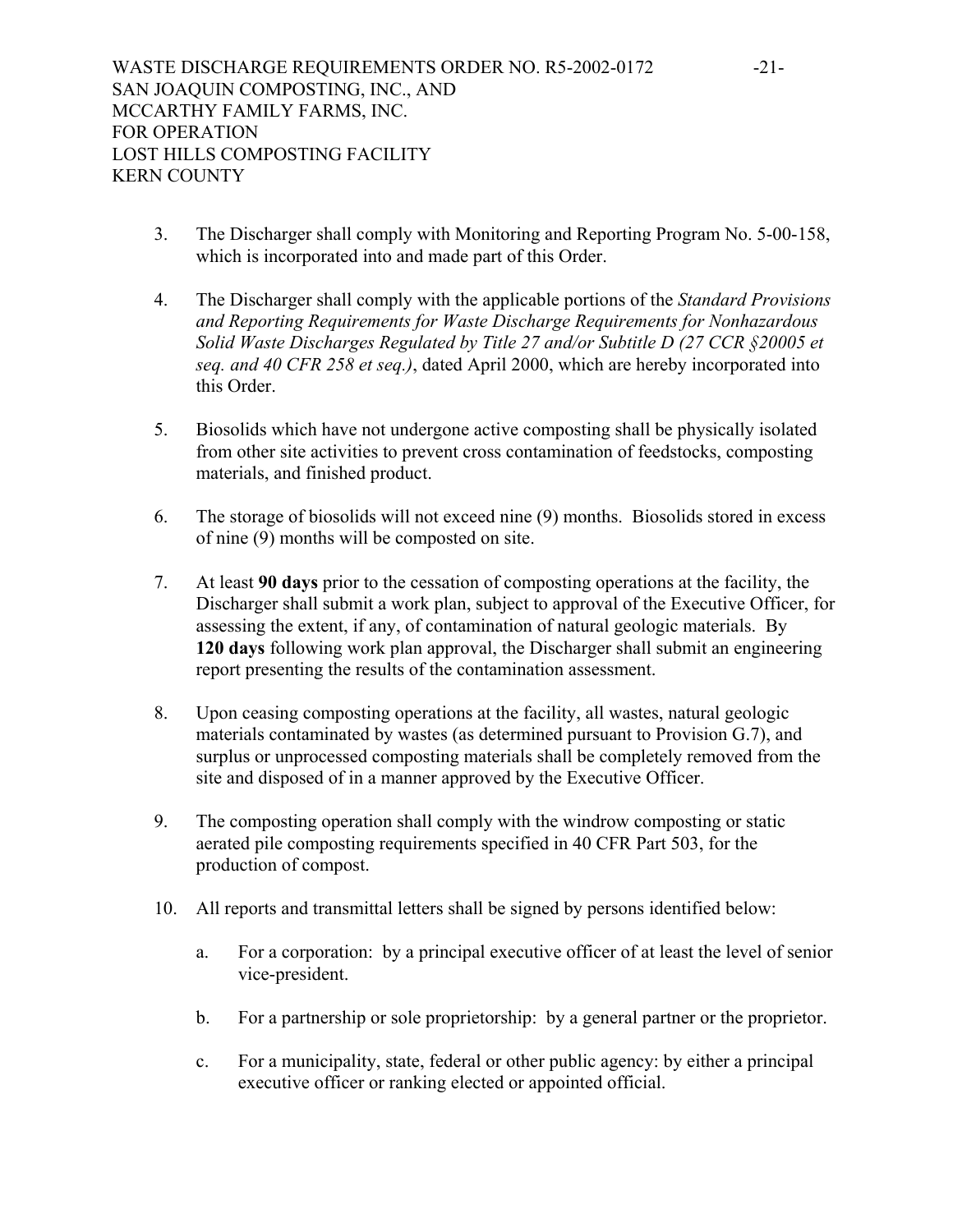- d. A duly authorized representative of a person designated in a, b or c above if;
	- 1) the authorization is made in writing by a person described in a, b, or c of this provision;
	- 2) the authorization specifies either an individual or a position having responsibility for the overall operation of the regulated facility or activity, such as the position of plant manager, operator of a Unit, superintendent, or position of equivalent responsibility. (A duly authorized representative may thus be either a named individual or any individual occupying a named position); and
	- 3) the written authorization is submitted to the Regional Board.
- e. Any person signing a document under this Section shall make the following certification:

"I certify under penalty of law that I have personally examined and am familiar with the information submitted in this document and all attachments and that, based on my inquiry of those individuals immediately responsible for obtaining the information, I believe that the information is true, accurate, and complete. I am aware that there are significant penalties for submitting false information, including the possibility of fine and imprisonment."

- 11. The Discharger shall take all reasonable steps to minimize any adverse impact to the waters of the State resulting from noncompliance with this Order. Such steps shall include accelerated or additional monitoring as necessary to determine the nature, extent, and impact of the noncompliance.
- 12. The owner of the waste management facility shall have the continuing responsibility to assure protection of waters of the state from discharged wastes and from gases and leachate generated by discharged waste during the active life, closure, and post-closure maintenance period of the Unit(s) and during subsequent use of the property for other purposes.
- 13. The fact that it would have been necessary to halt or reduce the permitted activity in order to maintain compliance with this Order shall not be regarded as a defense for the Discharger's violations of the Order.
- 14. To assume ownership or operation under this Order, the succeeding owner or operator must apply in writing to the Regional Board requesting transfer of the Order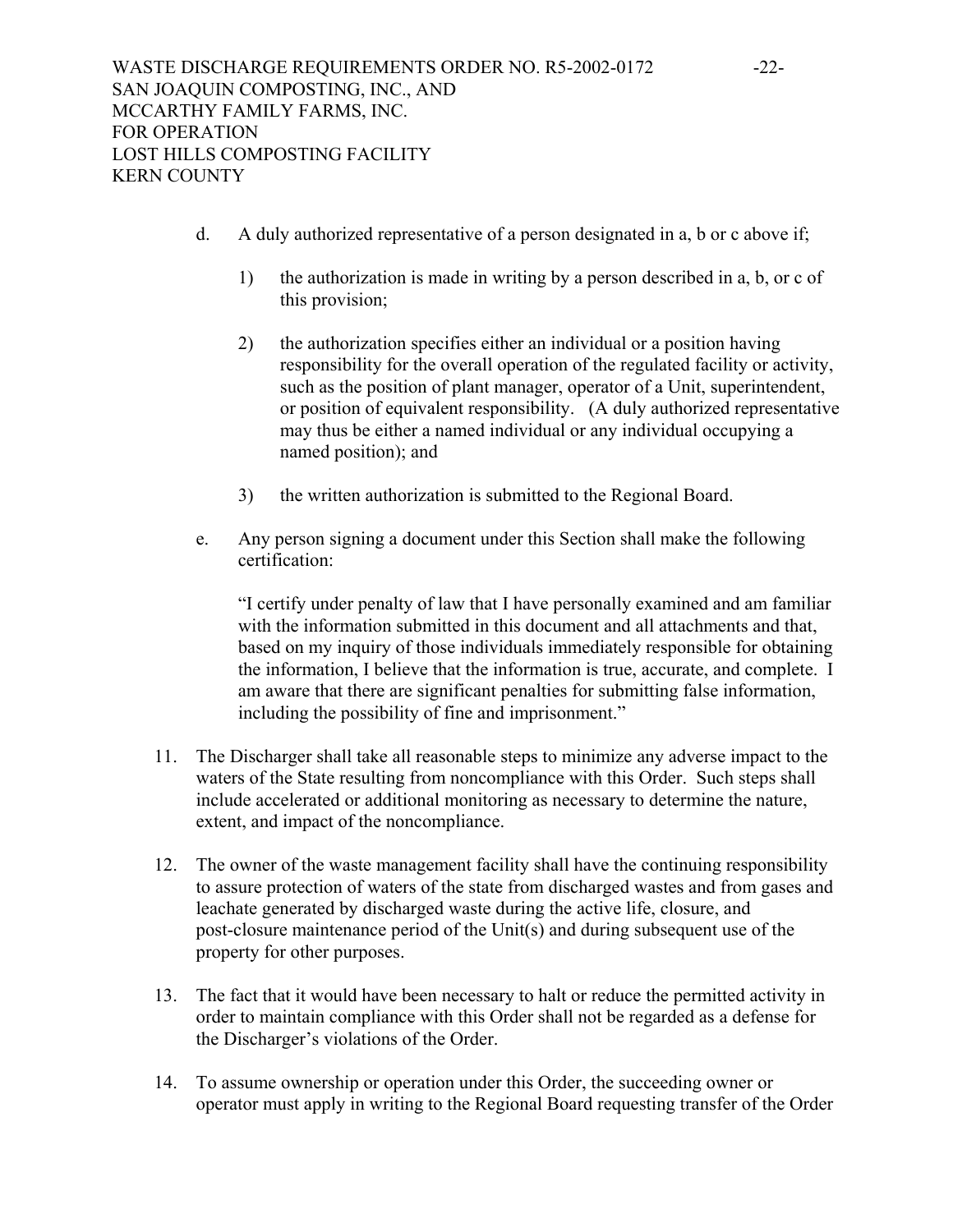WASTE DISCHARGE REQUIREMENTS ORDER NO. R5-2002-0172 -23-SAN JOAQUIN COMPOSTING, INC., AND MCCARTHY FAMILY FARMS, INC. FOR OPERATION LOST HILLS COMPOSTING FACILITY KERN COUNTY

> within 14 days of assuming ownership or operation of this facility. The request must contain the requesting entity's full legal name, the State of incorporation if a corporation, the name and address and telephone number of the persons responsible for contact with the Regional Board, and a statement. The statement shall comply with the signatory requirements contained in Provision G.10 and state that the new owner or operator assumes full responsibility for compliance with this Order. Failure to submit the request shall be considered a discharge without requirements, a violation of the California Water Code. Transfer of this Order shall be approved or disapproved by the Regional Board.

- 15. The Discharger shall maintain financial assurance for corrective action as required by Title 27 California Code of Regulations, Division 2, Chapter 6. The Discharger shall, **by 31 December 2002**, submit for approval by the Executive Officer, plans with detailed cost estimates and a demonstration of assurances of financial responsibility for initiating and completing corrective action for all known and reasonably foreseeable releases from the waste management unit. The assurances of financial responsibility shall name the Regional Board as beneficiary and shall provide that funds for corrective action shall be available to the Regional Board upon the issuance of any order under California Water Code, Division 7, Chapter 5. The Discharger shall adjust the cost annually to account for inflation and any changes in facility design, construction, or operation.
- 16. The Discharger shall maintain financial assurance for clean closure (see Provisions No. G.7 and No. G.8) as required by Title 27 California Code of Regulations, Division 2, Chapter 6. The Discharger shall, **by 31 December 2002**, submit for approval by the Executive Officer, a demonstration of assurances of financial responsibility to ensure closure of each waste management unit in accordance with its approved closure plans. The assurances of financial responsibility shall provide that funds for closure with respect to water quality shall name the Regional Board as beneficiary and shall be available to the Regional Board upon the issuance of any order under California Water Code, Division 7, Chapter 5. The Discharger shall adjust the cost annually to account for inflation and any changes in facility design, construction, or operation.
- 17. The Discharger shall conduct an annual review of the financial assurances specified in Provisions G.15 and G.16, and **by 30 April each year**, submit a report for Executive Officer review and approval. If a single mechanism of financial assurance is used for both corrective action and closure, the financial assurance must be sufficient for both requirements.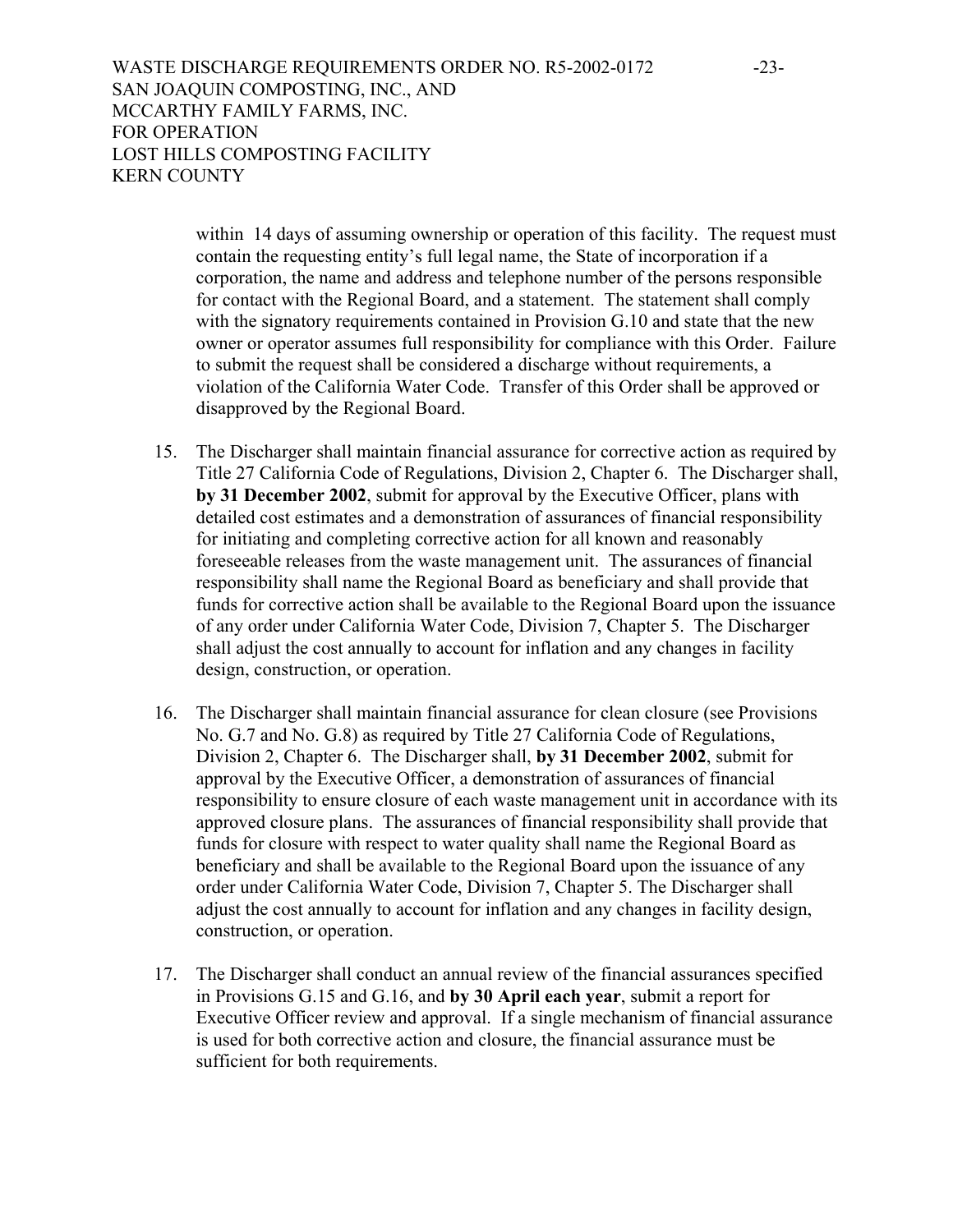18. The Discharger shall complete the tasks contained in these waste discharge requirements in accordance with the following time schedule:

|                | <b>Task</b>                                                                                                                                                                                                       | <b>Compliance Date</b>                         |
|----------------|-------------------------------------------------------------------------------------------------------------------------------------------------------------------------------------------------------------------|------------------------------------------------|
| a.             | <b>Construction Plans</b>                                                                                                                                                                                         |                                                |
|                | Submit construction and design plans<br>for Executive Officer review and approval.<br>(Construction Specification D.1)                                                                                            | Within 90 days<br><b>Prior to construction</b> |
| b.             | <b>Construction Report</b>                                                                                                                                                                                        |                                                |
|                | Submit a construction report upon completion<br>demonstrating construction was in<br>accordance with approved construction plans<br>for ExecutiveOfficer review and approval.<br>(Construction Specification D.5) | Within 90 days<br>Prior to discharge           |
|                | <b>Task</b>                                                                                                                                                                                                       | <b>Compliance Date</b>                         |
| $\mathbf{c}$ . | Detection Monitoring Program Work Plan                                                                                                                                                                            |                                                |
|                | Submit a work plan for the installation of a<br>groundwater detection monitoring system.<br>(Detection Monitoring Specification E.1)                                                                              | 2 December 2002                                |
| d.             | Detection Monitoring System Installation                                                                                                                                                                          |                                                |
|                | Complete installation of the groundwater<br>monitoring detection monitoring system.<br>(Detection Monitoring Specification E.2)                                                                                   | 28 February 2003                               |
| e.             | <b>Water Quality Protection Standard</b>                                                                                                                                                                          |                                                |
|                | Submit a proposed water quality protection<br>standard for Executive Officer review and<br>approval based on background groundwater<br>quality.<br>(Detection Monitoring Specification E.3)                       | 1 April 2004                                   |
|                |                                                                                                                                                                                                                   |                                                |